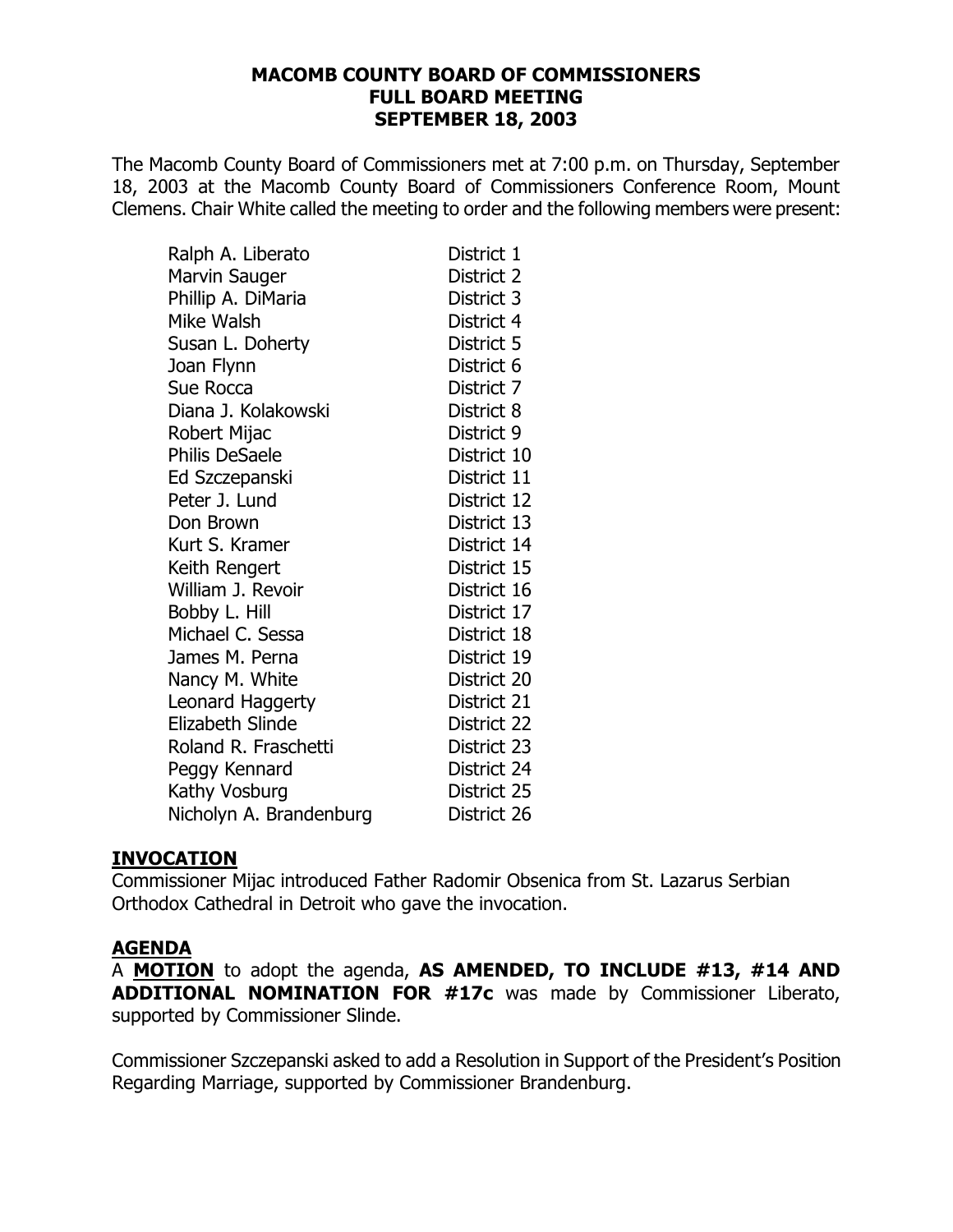#### **ROLL CALL VOTE TO ADD RESOLUTION TO THE AGENDA**

|                    | YES | NO |
|--------------------|-----|----|
| <b>BRANDENBURG</b> | X   |    |
| <b>BROWN</b>       | X   |    |
| <b>DESAELE</b>     | X   |    |
| <b>DIMARIA</b>     |     | Χ  |
| <b>DOHERTY</b>     |     | X  |
| <b>FLYNN</b>       |     | X  |
| <b>FRASCHETTI</b>  | Χ   |    |
| <b>HAGGERTY</b>    | X   |    |
| <b>HILL</b>        |     | Χ  |
| <b>KENNARD</b>     |     | X  |
| <b>KOLAKOWSKI</b>  | Χ   |    |
| KRAMER             | X   |    |
| <b>LIBERATO</b>    | X   |    |
| <b>LUND</b>        | X   |    |
| <b>MIJAC</b>       | X   |    |
| <b>PERNA</b>       |     | Χ  |
| <b>RENGERT</b>     |     | X  |
| <b>REVOIR</b>      | Χ   |    |
| <b>ROCCA</b>       | X   |    |
| <b>SAUGER</b>      |     | Χ  |
| <b>SESSA</b>       | X   |    |
| <b>SLINDE</b>      | X   |    |
| <b>SZCZEPANSKI</b> | X   |    |
| <b>VOSBURG</b>     | X   |    |
| <b>WALSH</b>       | χ   |    |
| <b>WHITE</b>       |     | Χ  |
| <b>TOTAL</b>       | 17  | 9  |

## **THE MOTION TO ADD RESOLUTION TO THE AGENDA FAILED.**

**THE AGENDA AS AMENDED CARRIED,** with Commissioner Brandenburg voting **NO**.

#### **MINUTES**

A **MOTION** to approve the minutes dated August 20, 2003 was made by Commissioner Revoir, supported by Commissioner Haggerty, and the **MOTION CARRIED.**

#### **PRESENTATIONS**

Commissioner Hill presented a Resolution Honoring St. Peters Catholic Church in Mt. Clemens, Knights of Columbus #744, John Cardinal Dearden Council on the Occcasion of their 100<sup>th</sup> Anniversary.

Commissioners Slinde and Hill presented a Resolution to Gebran and Suzanne Anton on the Occasion of their 50<sup>th</sup> Wedding Anniversary.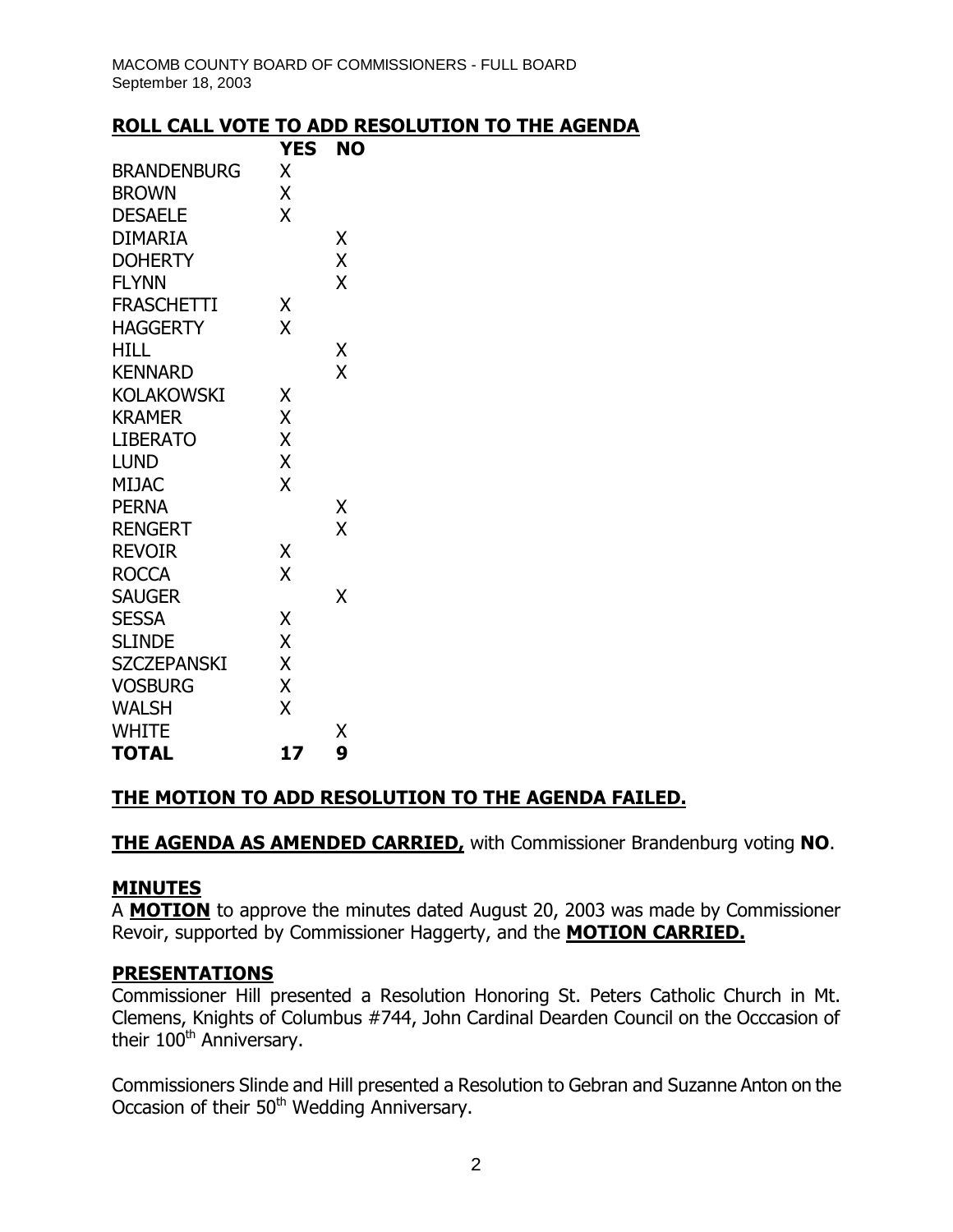M[ACOMB COUNTY BOARD OF COMMISSIONERS - FULL BOARD](http://pdf.iteksoft.com/modules.php?op=modload&name=Sections&file=index&req=viewarticle&artid=4)  September 18, 2003

Commissioner Kennard made a presentation of Tributes to Metro Detroit's Site of Promise.

### **PUBLIC PARTICIPATION**

**Pastor D.L. Bradley, 22625 Quinn Road, Clinton Township Ruthie Stevenson, President, Macomb County NAACP Gregory Murray, Spokesman for the Ministerial Alliance, 62 Rathbone, Mt. Clemens Luke Massey, National Organizer with the Coalition to Defend Affirmative Action, Detroit Faye Martin, Macomb County Ministerial Alliance, 11435 Summerset, Detroit Curtis Jemerson, Clinton Township Triston Taylor, Detroit, New Sunrise Movement Pamela Alexander Devon Wells, Detroit Jim Santilli, 18845 Manor Wood West, Former Employee Macomb County Youth Home Derek from Detroit** All spoke about unfair labor practices in Macomb County and racial discrimination.

#### **Name Unknown, Prime Time Restaurant, St. Clair Shores**

Questioned the Health Departments policy during the blackout.

#### **Gloria Haller, 260 Cass, Mt. Clemens**

Spoke in opposition to the city of Mt. Clemens building a baseball field. Indicated she has been discriminated against by Macomb County.

## **Tom VanDamme, Fraser City Manager John Knapp, Roseville City Manager Mark Wollenwebber, St. Clair Shores City Manager**

All three city managers spoke in support of the new radio system for the Sheriff Department. The citizens of Macomb County deserve the best communication system in police departments for Homeland Security.

#### **Patricia Kimmel, 25 Dickinson, Mt. Clemens**

Opposed to baseball stadium in Mt. Clemens.

#### **Donald Lobsinger**

Supports all veterans of the United States military. He expressed his opinion of Martin Luther King. Commended Chair White for forming Ad Hoc Committee to investigate the hiring practices in Macomb County.

#### **Delana Cooper, Clinton Township, United States Army Staff Sergeant, Retired Veteran of Desert Storm**

Spoke regarding the State Vendors License for veterans. Inquired if they have to be used [only in the county in which they live.](http://www.iteksoft.com/modules.php?op=modload&name=Sections&file=index&req=viewarticle&artid=4)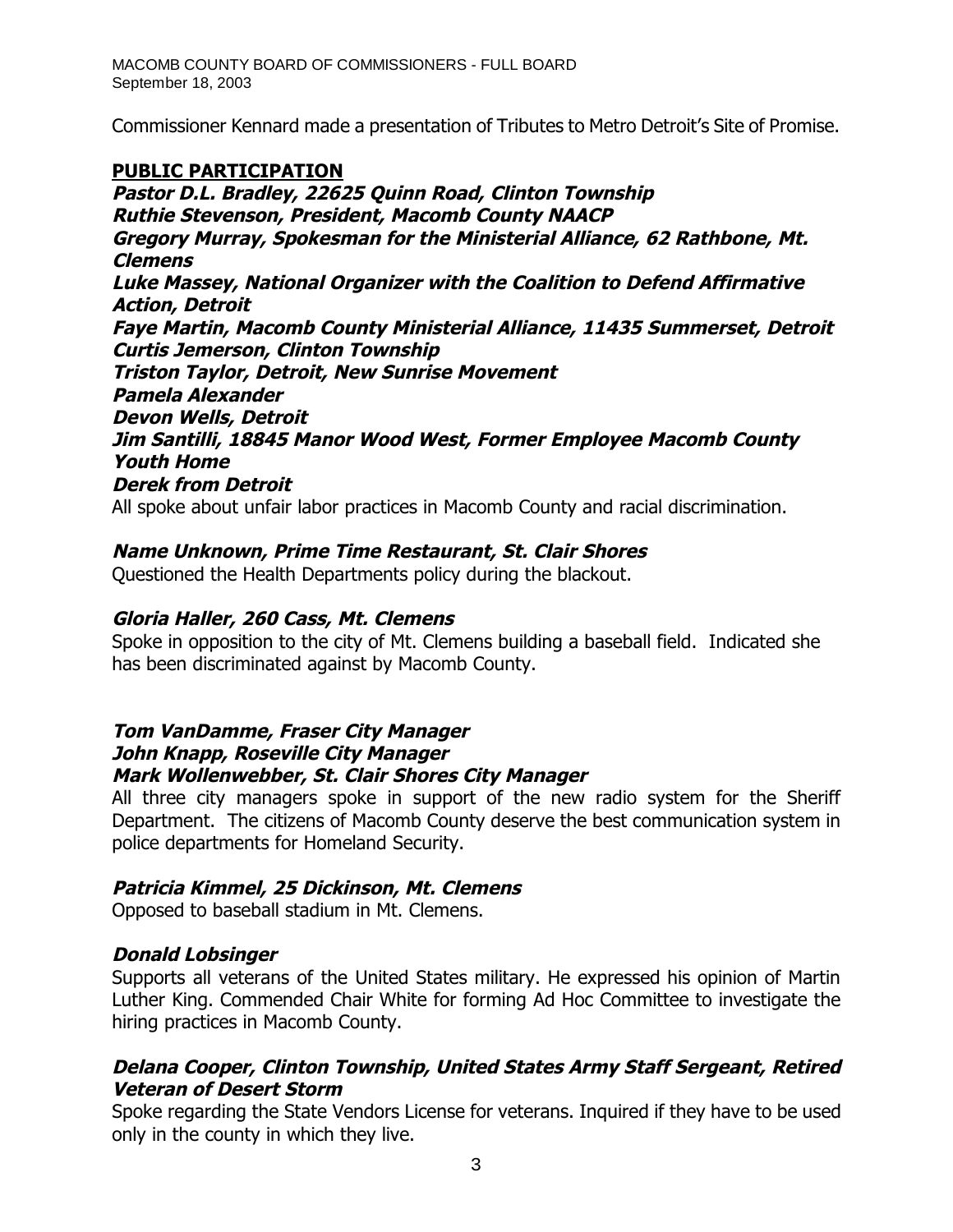#### **COMMITTEE REPORTS: SENIOR CITIZEN COMMITTEE – September 8, 2003**

The Clerk read the recommendations from the Senior Citizens Committee and a **MOTION** was made by Chairperson Flynn, supported by Vice-Chairperson Rocca, to adopt the committee recommendations.

- 1. APPROVE ACCEPTANCE OF AWARDS FROM AREA AGENCY ON AGING 1-B FOR RESOURCE ADVOCACY - \$69,438.00 (CONTINUATION); COUNSELING - \$33,800.00 (CONTINUATION); LEGAL ASSISTANCE - \$39,220.00 (CONTINUATION) AND GRANDPARENTS RAISING GRANDCHILDREN - \$9,000.00 (NEW). IF APPROVED, NO CHANGE TO THE CURRENT COUNTY FUNDING LEVEL IS REQUIRED.
- 2. APPROVE ACCEPTANCE OF CONTRACTS WITH FAMILY INDEPENDENCE AGENCY FOR GUARDIANSHIP - \$33,302.00 (CONTINUATION) AND GRANDPARENTS RAISING GRANDCHILDREN - \$5,712.29, REPRESENTING A THREE MONTH EXTENSION OF THE CURRENT CONTRACT WHILE THE EXPANDED CONTRACT LANGUAGE IS FINALIZED. IF APPROVED, NO CHANGE TO THE CURRENT COUNTY FUNDING LEVEL IS REQUIRED.

## **THE MOTION CARRIED.**

## **COMMUNITY SERVICES COMMITTEE – September 8, 2003**

The Clerk read the recommendations from the Community Services Committee and a **MOTION** was made by Chairperson Kennard, supported by Vice-Chairperson Brandenburg, to adopt the committee recommendations.

- 1. AUTHORIZE MACOMB MSU EXTENSION SERVICE TO RENEW THE CONTRACT WITH THE FAMILY INDEPENDENCE AGENCY/PARENT-TO-PARENT PROGRAM CONTRACT FOR \$32,000.00 FROM OCTOBER 1, 2003 THROUGH SEPTEMBER 30, 2004.
- 2. AUTHORIZE MACOMB MSU EXTENSION SERVICE TO ACCEPT THE CONTRACT AGREEMENT WITH THE FAMILY INDEPENDENCE AGENCY/YOUTH MENTOR PROGRAM FOR \$45,000.00 FROM OCTOBER 1, 2003 THROUGH SEPTEMBER 30, 2004.
- 3. AUTHORIZE MSU EXTENSION SERVICE/4C ON BEHALF OF THE MACOMB COUNTY BOARD OF COMMISSIONERS TO ACCEPT THE 4C CONTRACT WITH THE MICHIGAN FAMILY INDEPENDENCE AGENCY IN THE AMOUNT OF \$184,440.00 FROM OCTOBER 1, 2003 THROUGH SEPTEMBER 30, 2004.
- 4 2004. **[Register eDocPrinter PDF Pro Online Now!!](http://www.iteksoft.com/modules.php?op=modload&name=Sections&file=index&req=viewarticle&artid=4)** 4. AUTHORIZE MSU EXTENSION/4C PROGRAM TO ACCEPT THE CONTRACT ON BEHALF OF THE MACOMB COUNTY BOARD OF COMMISSIONERS WITH THE MICHIGAN FAMILY INDEPENDENCE AGENCY IN THE AMOUNT OF \$199,783.00 TO IMPLEMENT CHILD CARE REFERRAL AND SUPPORT SERVICES FOR MACOMB AND ST. CLAIR PROJECT ZERO EFFECTIVE OCTOBER 1, 2003 THROUGH SEPTEMBER 30,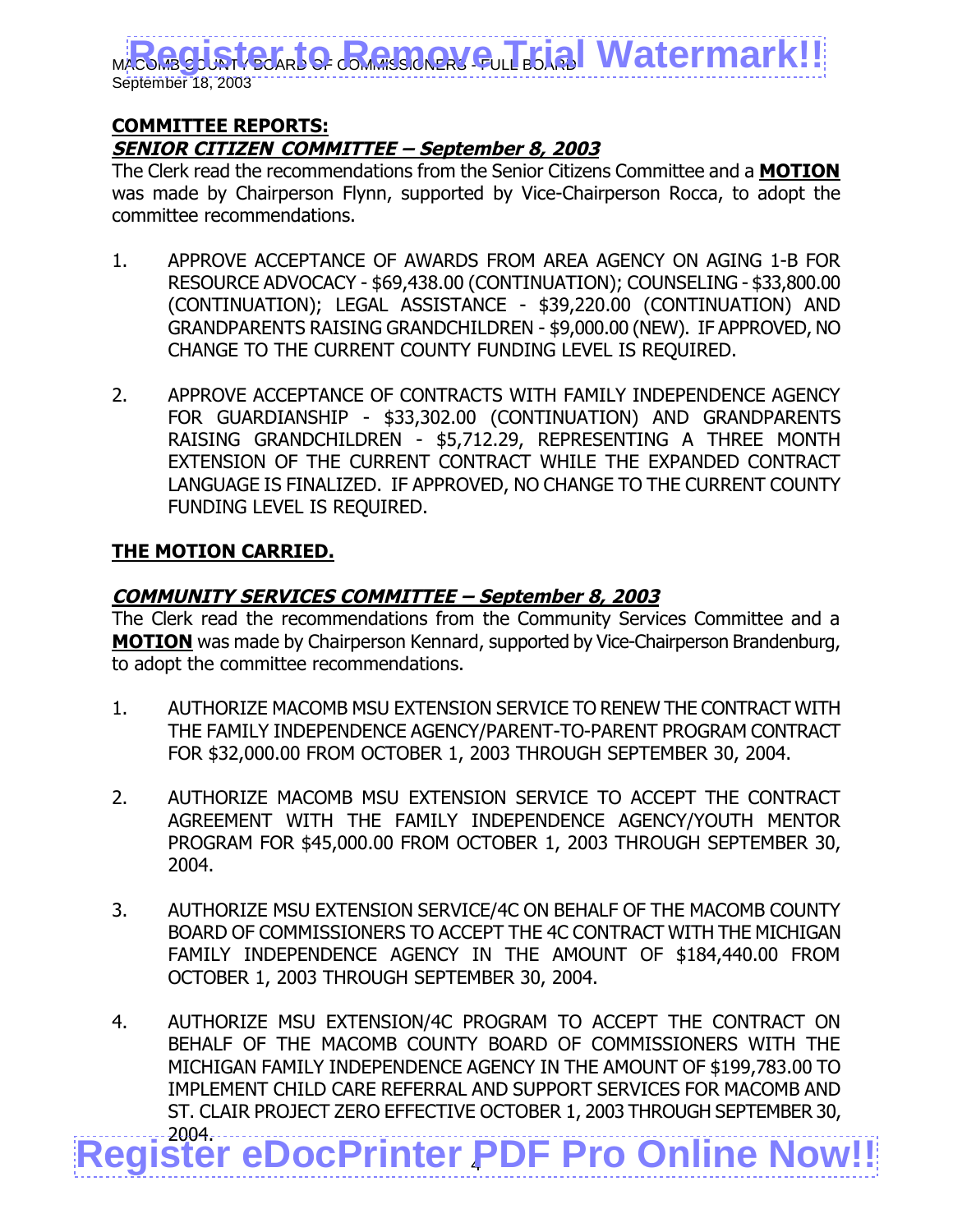- 5. AUTHORIZE THE MACOMB COUNTY COMMUNITY SERVICES AGENCY TO SUBMIT AN AMENDMENT TO THE COMMUNITY SERVICES BLOCK GRANT APPLICATION FOR 2003-2004.
- 6. AUTHORIZE THE MACOMB COUNTY COMMUNITY SERVICES AGENCY TO SUBMIT THE TEMPORARY ASSISTANCE TO NEEDY FAMILIES (TANF) APPLICATION FOR 2003-2004.
- 7. AUTHORIZE THE MACOMB COUNTY COMMUNITY SERVICES AGENCY TO SUBMIT THE LOW INCOME-HOME ENERGY ASSISTANCE PROGRAM (LIHEAP) GRANT APPLICATION FOR 2003-2004.

#### **THE MOTION CARRIED.**

## **OPERATIONAL SERVICES COMMITTEE – September 9, 2003**

The Clerk read the recommendations from the Operational Services Committee and a **MOTION** was made by Chairperson Rengert, supported by Vice-Chairperson Sauger, to adopt the committee recommendations.

Commissioner Brandenburg asked her **NO** vote be recorded from committee on Motion #3. There were **NO** objections.

- 1. APPROVE THE ESTABLISHMENT OF AN AD HOC COMMITTEE TO REVIEW RESPONSES TO THE SPACE AND LAND NEEDS SURVEY, AS COMPILED BY THE PLANNING AND ECONOMIC DEVELOPMENT DEPARTMENT, AND PRIORITIZE THE FUTURE NEEDS OF THE COUNTY.
- 2. APPROVE THE ESTABLISHMENT OF AN ARCHITECT SELECTION COMMITTEE TO REVIEW THE RFP'S RECEIVED FROM ARCHITECTURAL FIRMS FOR THE 42<sup>ND</sup> DISTRICT COURT FOR SHORTLISTING FIRMS, CONDUCTING INTERVIEWS WITH THOSE FIRMS AND MAKING A RECOMMENDATION TO THE OPERATIONAL SERVICES COMMITTEE.
- 3. APPROVE THE OFFER TO PURCHASE FOR 35081 AND 35091 23 MILE ROAD, NEW BALTIMORE, MICHIGAN, FOR THE LOCATION OF THE 42<sup>ND</sup> DISTRICT COURT.
- 4. CONCUR WITH THE SITE (DUNHAM ROAD BETWEEN THE ANIMAL SHELTER AND THE VerKUILEN BUILDING) RECOMMENDED BY THE ARCHITECT, PUBLIC WORKS COMMISSIONER AND FACILITIES AND OPERATIONS FOR THE PLACEMENT OF THE PUBLIC WORKS BUILDING.
- 5. AWARD THE ASBESTOS AND HAZARDOUS MATERIALS ABATEMENT PROJECT FOR THE MARTHA T. BERRY MEDICAL CARE FACILITY TO THE QUALIFIED LOW BIDDER, ENVIRONMENTAL SPECIALTY SERVICES, IN THE BASE BID AMOUNT OF \$135,700.00 INCLUDING THE UNIT PRICES AS BID.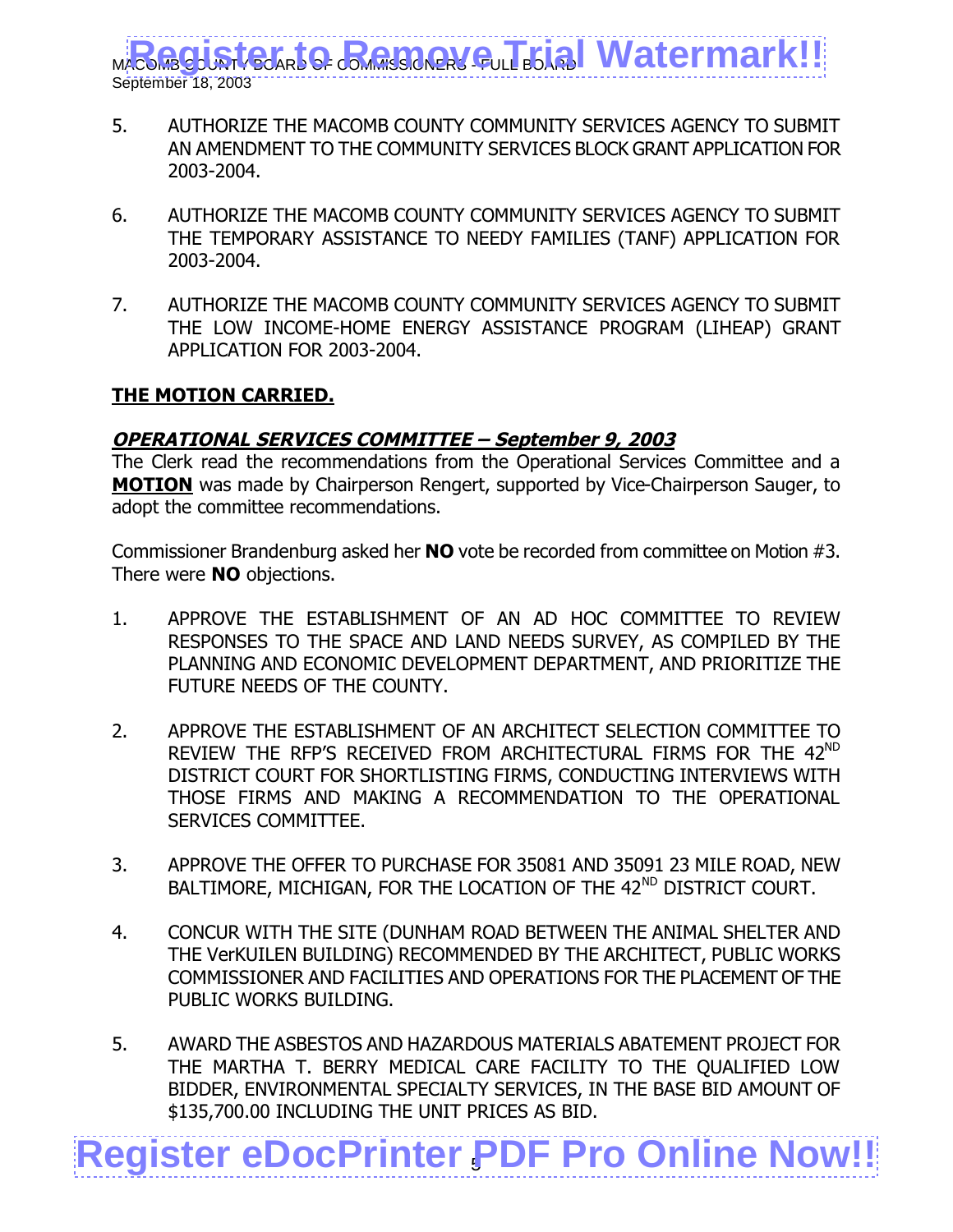#### 6. AUTHORIZE PAYMENT FOR THE WORK PERFORMED AS FOLLOWS: CLEMENS CENTER THE DAILEY COMPANY \$2,698.00

| <b>MARTHA T. BERRY</b><br><b>RENOVATION</b> | EDMUND LONDON &<br><b>ASSOCIATES</b> | 23,298.81  |
|---------------------------------------------|--------------------------------------|------------|
| <b>MARTHA T. BERRY</b><br><b>RENOVATION</b> | ELLISDON MICHIGAN                    | 408,420.53 |
| YOUTH HOME                                  | PROJECT CONTROL<br>SYSTEMS, INC.     | 671,750.00 |
| YOUTH HOME                                  | <b>WAKELY ASSOCIATES</b>             | 54,782.22  |

FURTHER, FUNDS ARE AVAILABLE IN THE CAPITAL BUDGET.

7. CONCUR WITH THE PURCHASING MANAGER AND APPROVE THE PURCHASE OF TEN HT750 PREP RADIOS FOR THE SHERIFF'S DEPARTMENT FROM THE LOWEST RESPONSIBLE BIDDER, COM SOURCE, IN THE AMOUNT OF \$5,733.87; FUNDS ARE AVAILABLE IN THE SHERIFF'S DEPARTMENT EQUIPMENT FUND.

## **THE MOTION CARRIED.**

## **JUSTICE & PUBLIC SAFETY COMMITTEE – September 10, 2003**

The Clerk read the recommendation from the Justice & Public Safety Committee and a **MOTION** was made by Chairperson DiMaria, supported by Vice-Chairperson Fraschetti, to adopt the committee recommendation.

1. APPROVE THE FISCAL YEAR 2004 TITLE IV-D MEDICAL SUPPORT ENFORCEMENT CONTRACT IN THE AMOUNT OF \$245,538.00, WHICH IS 100% STATE FUNDED AND COVERS FISCAL YEAR 10/1/03 TO 9/30/04.

#### **THE MOTION CARRIED.**

#### **LEGISLATIVE & ADMINISTRATIVE SERVICES COMMITTEE – September 10, 2003**

The Clerk read the recommendations from the Legislative & Administrative Services Committee and a **MOTION** was made by Chairperson Szczepanski, supported by Vice-Chairperson Hill, to adopt the committee recommendations.

Commissioner Flynn asked to separate Motion #2c. There were **NO** objections.

A vote was taken on the following:

6 **[Register eDocPrinter PDF Pro Online Now!!](http://www.iteksoft.com/modules.php?op=modload&name=Sections&file=index&req=viewarticle&artid=4)** 1. APPROVE THE 5<sup>TH</sup> EDITION OF THE DIRECTORY OF SERVICES, USING THE EAGLE COVER DESIGN, AND AUTHORIZE BIDS BE OBTAINED FOR PRINTING OF 125,000 COPIES (4,000 PER COMMISSIONER AND THE BALANCE FOR COUNTY DEPARTMENTS); FUNDS ARE AVAILABLE IN THE PUBLIC INFORMATION EXPENSE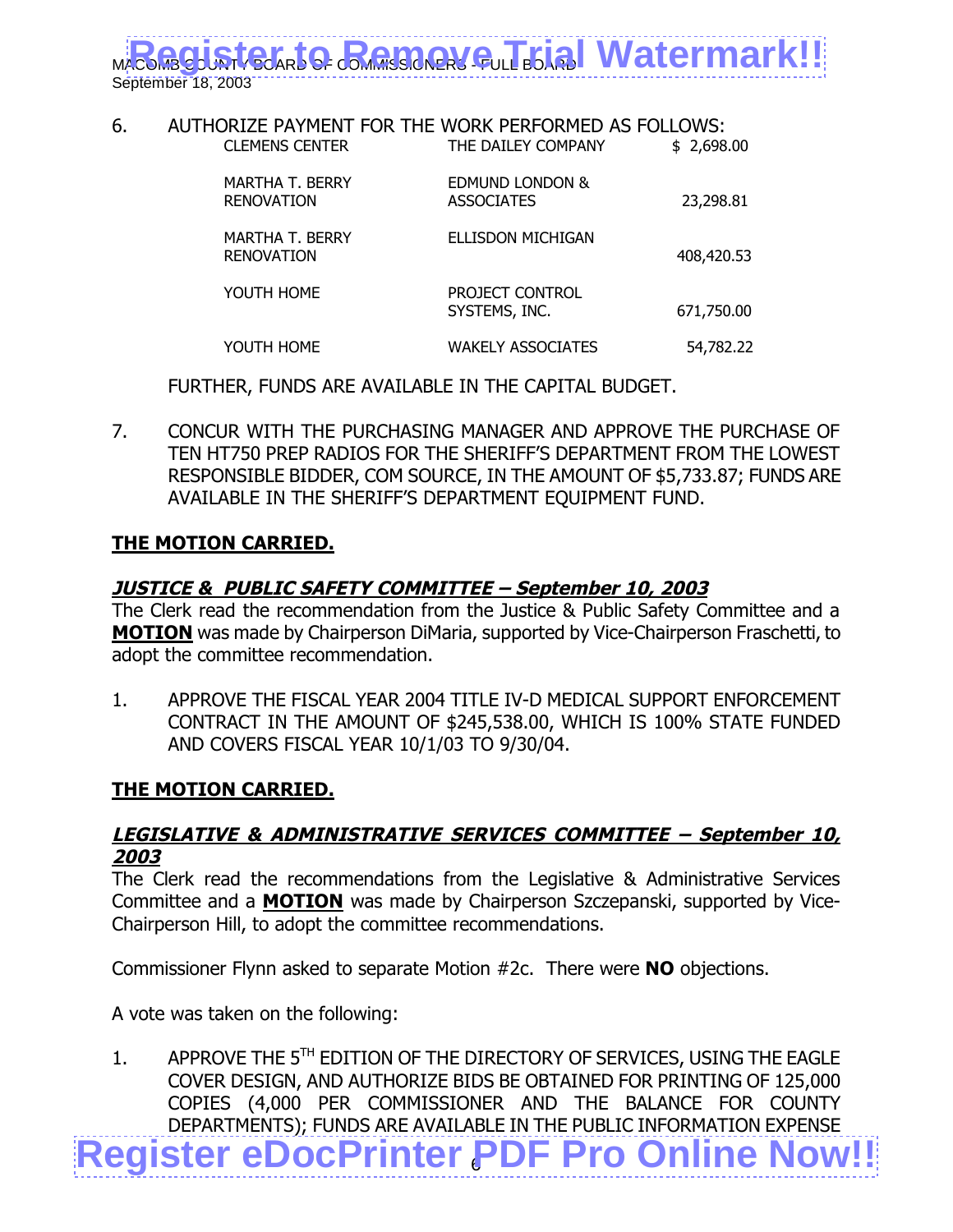- 2. APPROVE THE FOLLOWING MISCELLANEOUS DEPARTMENT REQUESTS:
	- a) ONE STANDARD DESKTOP PERSONAL COMPUTER AND ONE MS OFFICE STANDARD BUSINESS SOFTWARE FOR THE HEALTH DEPARTMENT AT A COST NOT TO EXCEED \$1,354.32; FUNDING IS AVAILABLE IN THE HEALTH GRANTS – NEW EQUIPMENT ACCOUNT;
	- b) ONE STANDARD NETWORKED LASER PRINTER, ONE PRINTER CARTRIDGE AND ONE NETWORK DROP FOR FAMILY COURT – JUVENILE DIVISION AT A COST NOT TO EXCEED \$1,916.00; FUNDING IS AVAILABLE IN THE CHILDREN JUSTICE ACT GRANT; AND

## **THE MOTION CARRIED.**

## **SEPARATED PORTION OF MOTION #2**

c) TWO STANDARD PERSONAL PCs FOR THE SHERIFF'S OFFICE OF COMMUNITY CORRECTIONS AT A COST NOT TO EXCEED \$2,149.72. GRANT FUNDING IS AVAILABLE FROM THE SHERIFF – COMMUNITY CORRECTIONS EQUIPMENT ACCOUNT **with the understanding that if Grant Funding is in jeopardy, the computers will be purchased.**

Commissioner Doherty indicated she is voting no because she did not get the answers requested from MIS.

Commissioners Szczepanski and DeSaele stated the Sheriff Department should not suffer. Guaranteed they will get the questions answered.

Commissioner Kolakowski does not want to jeopardize Grant money if these computers are not purchased by September 30<sup>th</sup>.

A **MOTION TO REFER** back to committee was made by Commissioner Brown, supported by Commissioner Brandenburg.

**CALL FOR THE QUESTION** to end debate was made by Commissioner Hill.

## **ROLL CALL VOTE ON CALLING THE QUESTION**

|                                                  | <b>YES</b> | <b>NO</b> |  |  |
|--------------------------------------------------|------------|-----------|--|--|
| <b>BRANDENBURG</b>                               |            | Χ         |  |  |
| <b>BROWN</b>                                     |            |           |  |  |
| <b>DESAELE</b>                                   |            |           |  |  |
| <b>DIMARIA</b>                                   |            |           |  |  |
| <b>DOHERTY</b>                                   |            | x         |  |  |
| <b>FLYNN</b>                                     |            |           |  |  |
| <b>FRASCHETTI</b>                                |            |           |  |  |
| <b>HAGGERTY</b>                                  |            |           |  |  |
| <b>Register eDocPrinter PDF Pro Online Now!!</b> |            |           |  |  |
|                                                  |            |           |  |  |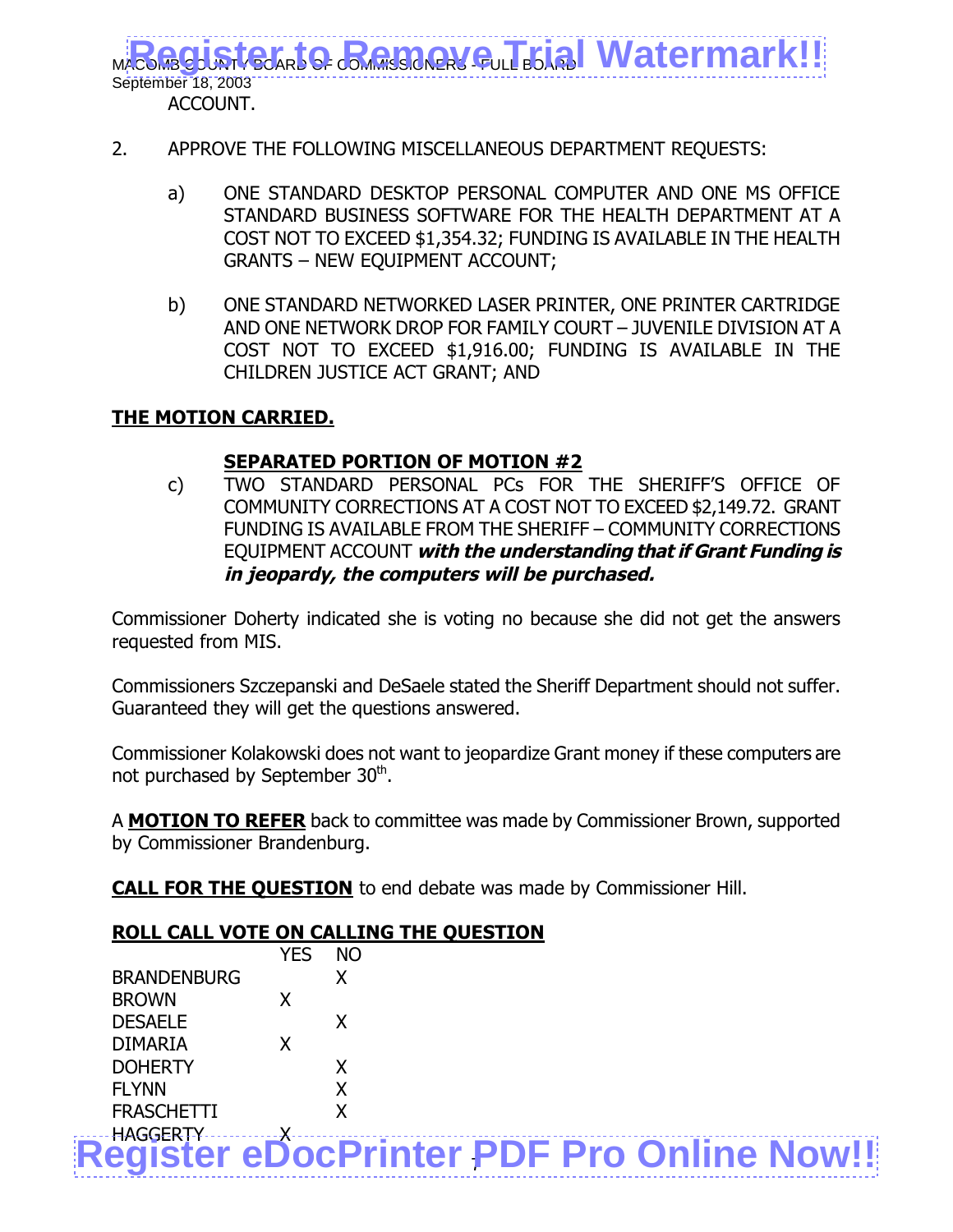|    | x                          |
|----|----------------------------|
|    | Χ                          |
|    | χ                          |
| x  |                            |
|    | x                          |
|    |                            |
|    |                            |
|    |                            |
|    | X                          |
|    | X                          |
|    |                            |
|    | x                          |
|    |                            |
|    |                            |
|    |                            |
| X  |                            |
| X  |                            |
| x  |                            |
| 14 | 12                         |
|    | X<br>X<br>X<br>X<br>Χ<br>X |

## **NOT 2/3's VOTE, THE DEBATE CONTINUES.**

#### **FRIENDLY AMENDMENT**

A friendly amendment was offered by Commissioner Kolakowski to the Motion to Refer to add the language: **with the understanding that if Grant Funding is in jeopardy, the computers will be purchased.** Commissioner Brown, maker of the motion and Commissioner Brandenburg, supporter **accepted** the Friendly Amendment.

**THE MOTION TO REFER CARRIED,** with Commissioners Liberato, Revoir, Kennard and Sauger voting **NO**.

#### **PERSONNEL COMMITTEE – September 15, 2003**

The Clerk read the recommendations from the Personnel Committee and a **MOTION** was made by Chairperson Mijac, supported by Vice-Chairperson Doherty, to adopt the committee recommendations.

- 1. RECONFIRM THE FOLLOWING VACANCIES:
	-
	-
	-
	-
	- 5. (1) COMPUTER MAINTENANCE CLERK COUNTY CLERK
	-
	- 7. (1) ACCOUNT CLERK IV FINANCE
	- 8. (1) FIELD INVESTIGATOR I/II FRIEND OF THE COURT
	-

[Register eDocPrinter PDF Pro Online Now!!](http://www.iteksoft.com/modules.php?op=modload&name=Sections&file=index&req=viewarticle&artid=4) 1. (1) CASE MANAGER III COMMUNITY MENTAL HEALTH 2. (1) PROGRAM SUPERVISOR COMMUNTIY MENTAL HEALTH 3. (1) CASE MANAGER II COMMUNITY MENTAL HEALTH 4. (1) THERAPIST III COMMUNITY MENTAL HEALTH 6. (2) CUSTODIAN I/II FACILITIES & OPERATIONS 9. (1) TYPIST CLERK FRIEND OF THE COURT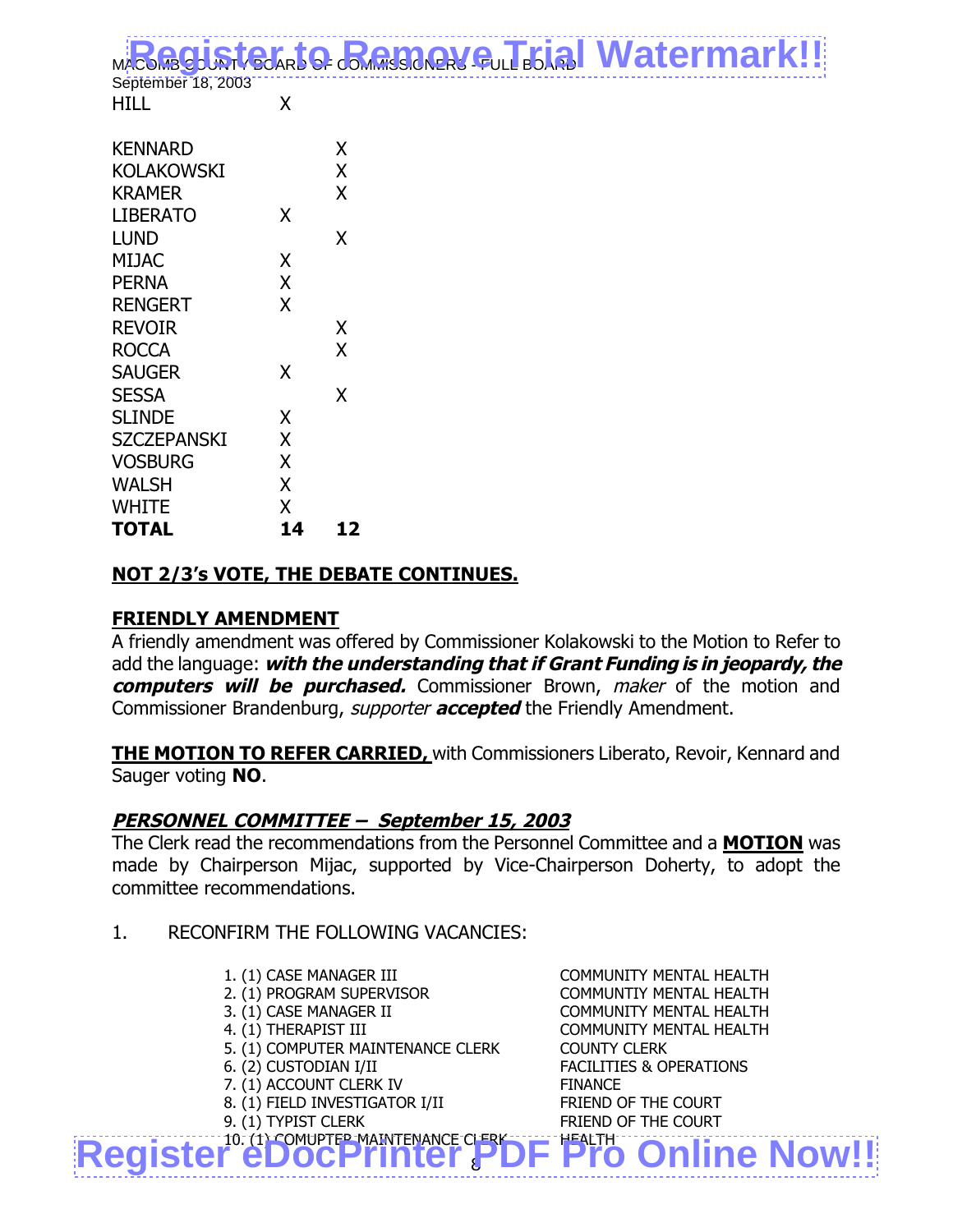September 18, 2003

11. (1) ANALYST/PROGRAMMER MANAGEMENT INFOR. SERVICES

- 12. (1) BUSINESS SYSTEMS ANALYST MANAGEMENT INFOR. SERVICES
- 13. (1) REHABILITATION SPECIALIST PLANNING & ECONOMIC DEV. 14. (1) TYPIST CLERK I/II PROBATE COURT – MENTAL 15. (1) ASSISTANT PROSECUTOR III PROSECUTING ATTORNEY
- 2. APPROVE THE RECLASSIFICATION OF ONE STENO CLERK IV POSITION TO ONE TYPIST CLERK IV POSITION IN THE TOTAL PREPARATION ONE PROGRAM AT THE MACOMB COUNTY YOUTH HOME.
- 3. APPROVE RATIFICATION OF A THREE YEAR LABOR AGREEMENT WITH THE POLICE OFFICERS ASSOCIATION OF MICHIGAN (POAM) REPRESENTING DEPUTIES AND DISPATCHERS.

#### **THE MOTION CARRIED.**

#### **BUDGET COMMITTEE – September 16, 2003**

The Clerk read the recommendations from the Budget Committee and a **MOTION** was made by Chairperson Kolakowski, supported by Vice-Chairperson Sessa, to adopt the committee recommendations.

- 1. SUPPORT THE DEPARTMENT OF PLANNING AND ECONOMIC DEVELOPMENT'S RECOMMENDATION TO HIRE IMAGE AMERICA TO PROVIDE AERIAL DIGITAL PHOTOGRAPHY OF THE ENTIRE COUNTY DURING THE FALL OF 2003, AT A COST OF \$54,800.00. MONIES ARE AVAILABLE IN THE DEPARTMENT'S AERIAL PHOTOGRAPHY FUND.
- 2. CONCUR IN THE REQUEST OF THE MARTHA T. BERRY, MCF, ADMINISTRATOR AND AMEND THE 2003 MARTHA T. BERRY BUDGET BY \$2,289,000.00, WITH SUFFICIENT FUNDS AVAILABLE IN THE MARTHA T. BERRY FUND BALANCE.
- 3. ADOPT A COUNTY DRAIN DEBT REQUIREMENT OF .0058 MILL FOR THE YEAR 2004.
- 4. APPROVE THE FOLLOWING:

AUTHORIZE THE ALLOCATION OF \$4,154.00 AS MATCHING FUNDS FOR A \$37,390.00 LOCAL LAW ENFORCEMENT BLOCK GRANT (2003-2005) FROM THE U.S. DEPARTMENT OF JUSTICE TO SUPPORT THE MACOMB COUNTY PREVENTION COALITION; FUNDING IS AVAILABLE IN THE CONTINGENCY ACCOUNT; AND

UPGRADE THE CURRENT DISPATCH RECORDING SYSTEM (RACAL SYSTEM). THE FUNDING FOR THIS PURCHASE IS AVAILABLE THROUGH THE E.T.S.C. 911 WIRELESS FUNDS.

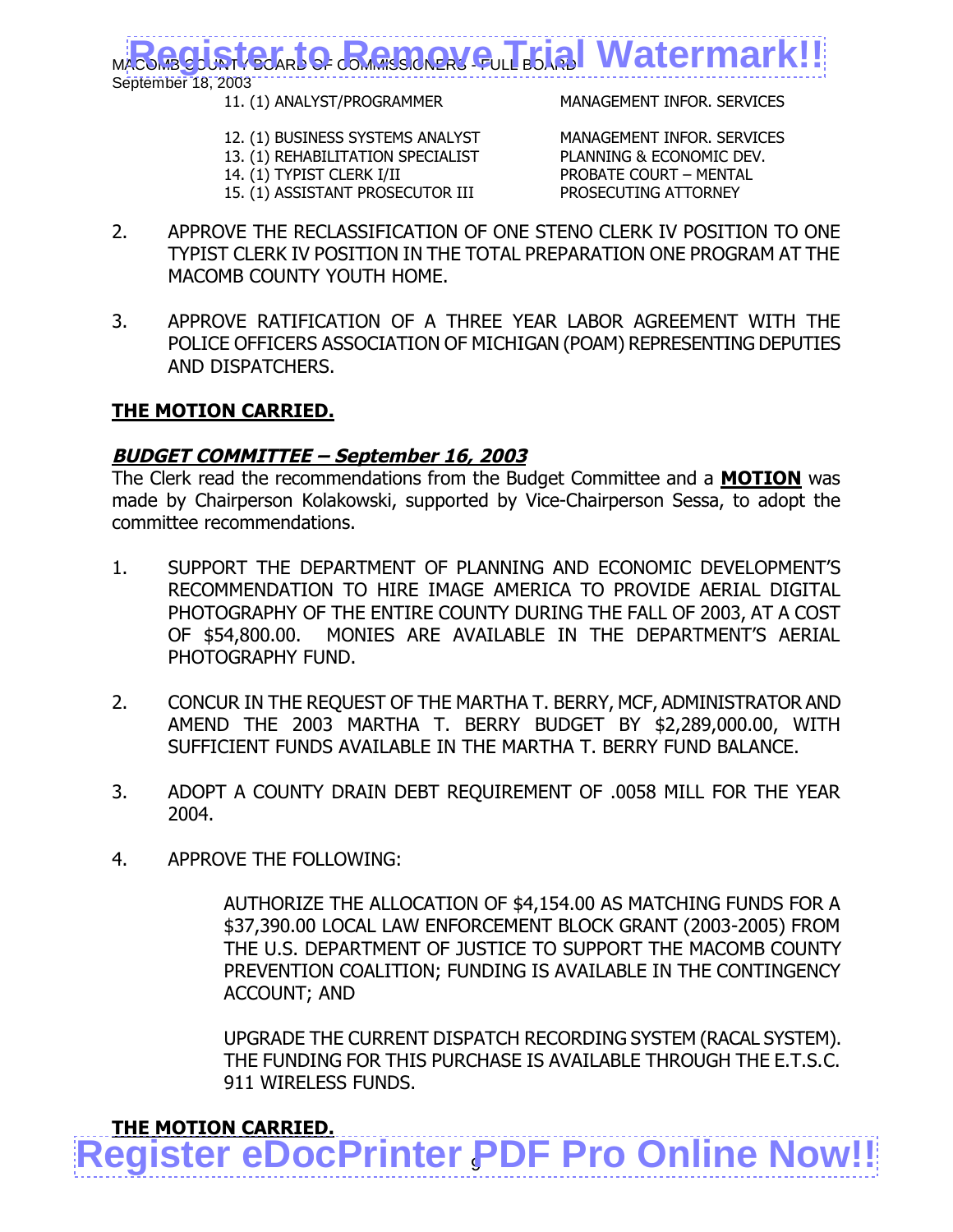

## **HEALTH SERVICES COMMITTEE – September 16, 2003**

The Clerk read the recommendations from the Health Services Committee and a **MOTION** was made by Chairperson DeSaele, supported by Vice-Chairperson Haggerty, to adopt the committee recommendations.

Commissioner Szczepanski asked to separate Motion #2. There were **NO** objections.

Commissioner Brown asked to separate Motion #1. There were **NO** objections.

A vote was taken on the following:

- 3. AUTHORIZE THE HEALTH DEPARTMENT TO ACCEPT A GRANT IN THE AMOUNT OF \$10,000 FOR MONITORING LAKE ST. CLAIR BEACHES DURING THE 2003 RECREATIONAL SEASON; THE FUNDING IS OFFERED UNDER THE FEDERAL BEACHES ENVIRONMENTAL ASSESSMENT AND COASTAL HEALTH ACT.
- 4. AUTHORIZE THE HEALTH DEPARTMENT TO PARTICIPATE WITH THE MACOMB/ST. CLAIR INTER-COUNTY WATERSHED MANAGEMENT ADVISORY GROUP IN THE PLANNING OF A FEASIBILITY STUDY FOR A SEPTAGE DISPOSAL FACILITY FOR RESIDENTS OF MACOMB AND ST. CLAIR COUNTY.

#### **THE MOTION CARRIED.**

#### **SEPARATED MOTION**

2. AUTHORIZE THE MACOMB COUNTY HEALTH DEPARTMENT TO CONDUCT A PUBLIC HEARING REGARDNG PROPOSED REGULATIONS GOVERNING FOOD SAFETY TRAINING FOR FOOD SERVICE ESTABLISHMENTS IN MACOMB COUNTY.

**THE MOTION CARRIED**, with Commissioners Brandenburg and Szczepanski voting **NO**.

#### **SEPARATED MOTION**

1. CONCUR IN THE RECOMMENDATION OF THE RISK MANAGER TO PREPARE AN ADDENDUM TO THE CONTRACT FOR SENIOR CITIZEN PRESCRIPTION DISCOUNT PROGRAM, ALLOWING INCLUSION OF MACOMB COUNTY CITIZENS BETWEEN THE AGES OF 18 AND 59 WITH NO PRESCRIPTION COVERAGE (AND THEIR DEPENDENT CHILDREN); THE COST OF \$14.00 PER HOUSEHOLD WILL BE PAID BY THE ENROLLEE; THE FINAL CONTRACT WILL BE BROUGHT TO THE SENIOR CITIZENS COMMITTEE FOR APPROVAL.

**[Register eDocPrinter PDF Pro Online Now!!](http://www.iteksoft.com/modules.php?op=modload&name=Sections&file=index&req=viewarticle&artid=4)** 

Commissioner Brandenburg feels this should have gone out for bid.

A lengthy discussion ensued.

**THE MOTION CARRIED**, with Commissioner Brandenburg voting **NO**.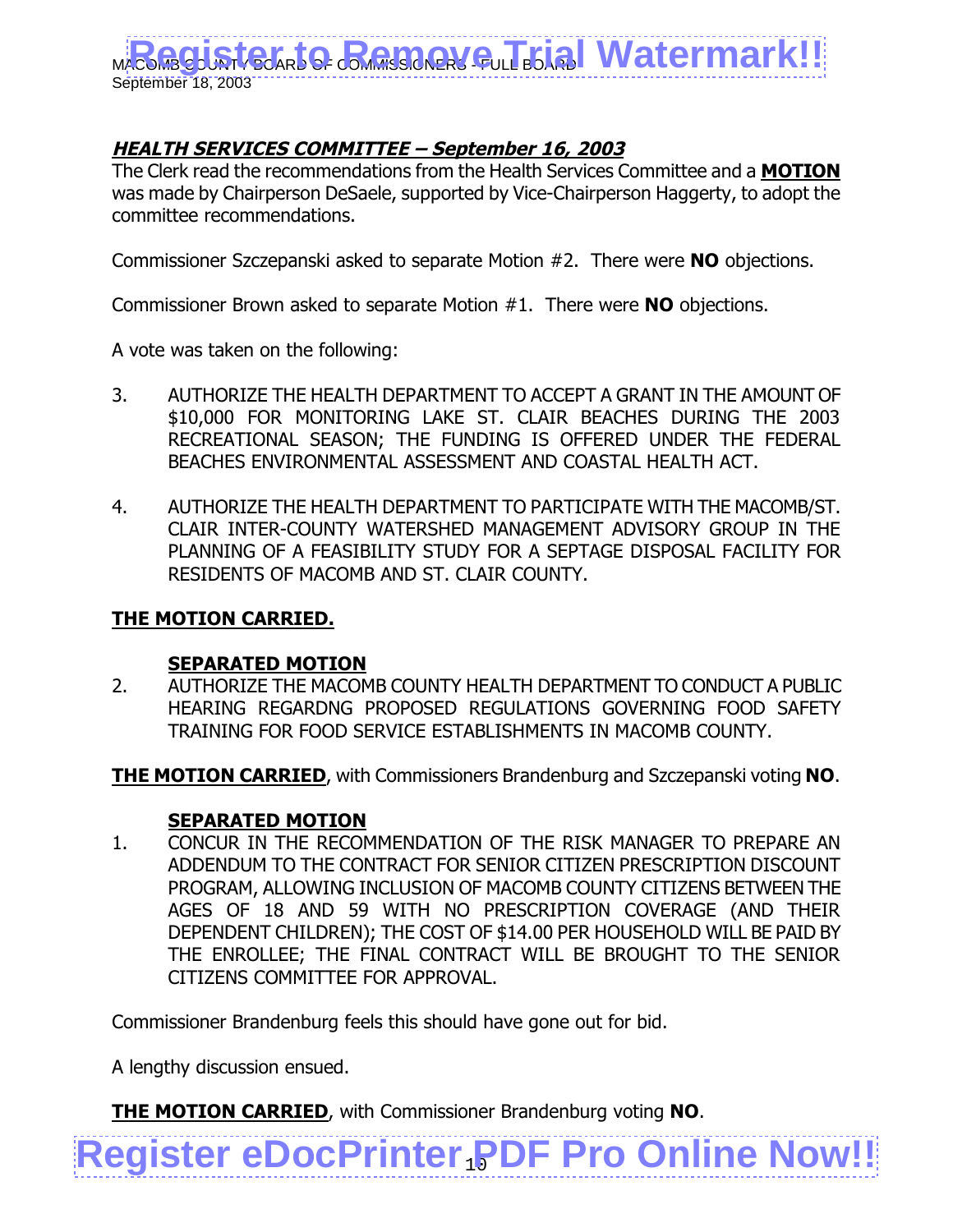

## **FINANCE COMMITTEE – Sjeptember 17, 2003**

The Clerk read the recommendations from the Finance Committee and a **MOTION** was made by Chairperson Revoir, supported by Vice-Chairperson Slinde to adopt the committee recommendations.

Commissioner Sessa asked to separate Motion #3. There were **NO** objections.

Commissioners Brandenburg and Sczcepanski asked their **NO** votes be recorded from committee. There were **NO** objections.

Commissioner Brandenburg asked to separate Motion #4. There were **NO** objections.

- 1. APPROVE THE INTER-DEPARTMENTAL LINE ITEM BUDGET ADJUSTMENTS AS SUBMITTED BY THE FINANCE DEPARTMENT.
- 2. APPROVE THE MONTHLY BILLS (WITH CORRECTIONS, DELETIONS AND/OR ADDENDA) AND AUTHORIZE PAYMENT; FURTHER, TO APPROVE THE PAYROLL IN THE TOTAL AMOUNT OF \$8,898,429.34, WITH NECESSARY MODIFICATIONS TO THE APPROPRIATIONS.
- 5. APPROVE AN AMENDMENT TO SECTION 2(3) OF THE MACOMB COUNTY EMPLOYEES RETIREMENT SYSTEM ORDINANCE AS RECOMMENDED BY LEGAL COUNSEL IN ORDER TO COMPLY WITH THE INTERNAL REVENUE CODE AND RELATED AUTHORITY IN ORDER TO MAINTAIN THE QUALIFIED STATUS OF THE RETIREMENT SYSTEM.
- 6. AUTHORIZE MACOMB MSU EXTENSION SERVICE ON BEHALF OF MACOMB COUNTY TO ACCEPT FUNDING IN THE AMOUNT OF \$130,000 FOR THE INITIATION AND IMPLEMENTATION OF A 4-H YOUTH AND FAMILY OUTDOOR LEARNING AND RECREATION PROGRAM IN WARREN FROM OCTOBER 1, 2003 THROUGH SEPTEMBER 30, 2005; PROGRAM IMPLEMENTATION WILL REQUIRE THE HIRING OF A PART-TIME EDUCATOR II, A PART-TIME EDUCATOR, AND A PART-TIME COMPUTER MAINTENANCE CLERK FUNDED THROUGH THE GRANT.

#### **THE MOTION CARRIED.**

#### **SEPARATED MOTION**

3. CONCUR IN THE RECOMMENDATION OF THE DIRECTORS OF RISK MANAGEMENT AND HUMAN RESOURCES DEPARTMENTS AND THE REPRESENTATIVES OF MARSH ADVANTAGE AMERICA, COUNTY'S BENEFIT INSURANCE CONSULTANT, TO RENEW THE EMPLOYEE BENEFIT POLICIES WITH BLUE CROSS BLUE SHIELD OF MICHIGAN, BLUE CARE NETWORK, HEALTH ALLIANCE PLAN (HAP), STERLING VISION (SVS) AND MET LIFE INSURANCE BEGINNING JANUARY 1, 2004.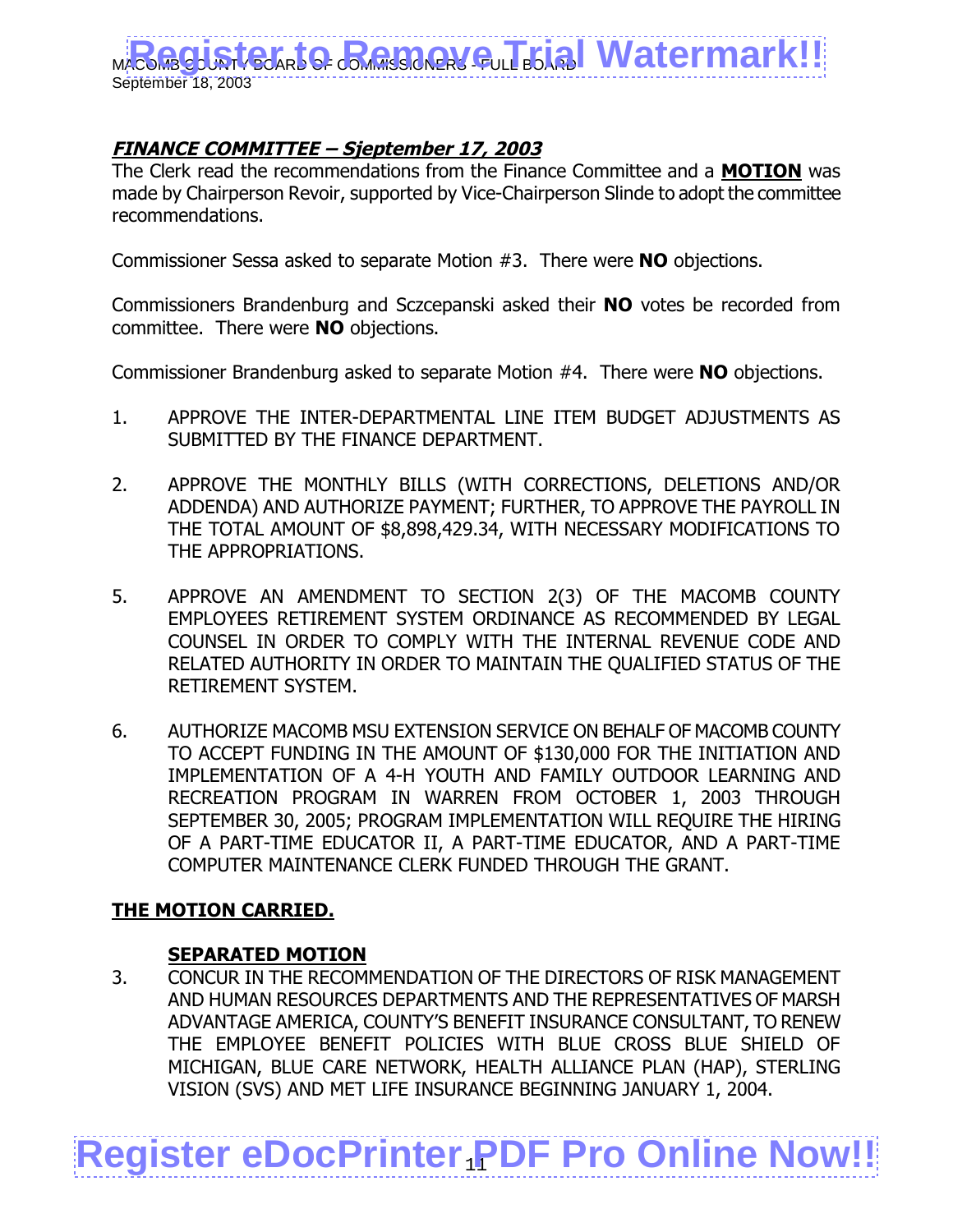A **MOTION TO SEPARATE AND REMOVE** the prescription drug carve out option as indicated in this motion was made by Commissioner Sessa, support by Commissioner Brandenburg.

Commissioner Sessa indicated the back up material is incomplete. He stated that this forces you to take generic drugs or pay the price. This should be a negotiable item with the unions at contract negotiations.

#### **FRIENDLY AMENDMENT**

Commissioner Lund offered a **FRIENDLY AMENDMENT** to Commissioner Sessa's motion to maintain the current program, eliminating the Marsh Advantage America recommendation. Commissioner Sessa **accepted** the friendly amendment.

The discussion continued.

**CALL FOR THE QUESTION** to end debate, was made by Commissioner Perna, supported by Commissioner Liberato. A vote was taken and with more than 2/3's, the debate ended.

#### **ROLL CALL ON MOTION AS AMENDED**

|                                                  | <b>YES</b> | <b>NO</b>               |  |  |  |
|--------------------------------------------------|------------|-------------------------|--|--|--|
| <b>BRANDENBURG</b>                               |            | X                       |  |  |  |
| <b>BROWN</b>                                     | X          |                         |  |  |  |
| <b>DESAELE</b>                                   |            | $\sf X$                 |  |  |  |
| <b>DIMARIA</b>                                   | X          |                         |  |  |  |
| <b>DOHERTY</b>                                   |            | X                       |  |  |  |
| <b>FLYNN</b>                                     |            | X                       |  |  |  |
| <b>FRASCHETTI</b>                                |            | X                       |  |  |  |
| <b>HAGGERTY</b>                                  |            | X                       |  |  |  |
| <b>HILL</b>                                      |            | X                       |  |  |  |
| <b>KENNARD</b>                                   |            | X                       |  |  |  |
| <b>KOLAKOWSKI</b>                                |            | X                       |  |  |  |
| <b>KRAMER</b>                                    | X          |                         |  |  |  |
| <b>LIBERATO</b>                                  |            | X                       |  |  |  |
| <b>LUND</b>                                      |            | X                       |  |  |  |
| <b>MIJAC</b>                                     |            | X                       |  |  |  |
| <b>PERNA</b>                                     |            | $\overline{\mathsf{X}}$ |  |  |  |
| <b>RENGERT</b>                                   |            | X                       |  |  |  |
| <b>REVOIR</b>                                    |            | X                       |  |  |  |
| <b>ROCCA</b>                                     |            | X                       |  |  |  |
| <b>SAUGER</b>                                    |            | $\sf X$                 |  |  |  |
| <b>SESSA</b>                                     | X          |                         |  |  |  |
| <b>SLINDE</b>                                    |            | X                       |  |  |  |
| <b>SZCZEPANSKI</b>                               |            | X                       |  |  |  |
| <b>VOSBURG</b>                                   |            | $\overline{\mathsf{X}}$ |  |  |  |
|                                                  |            |                         |  |  |  |
| <b>Register eDocPrinter PDF Pro Online Now!!</b> |            |                         |  |  |  |
|                                                  |            |                         |  |  |  |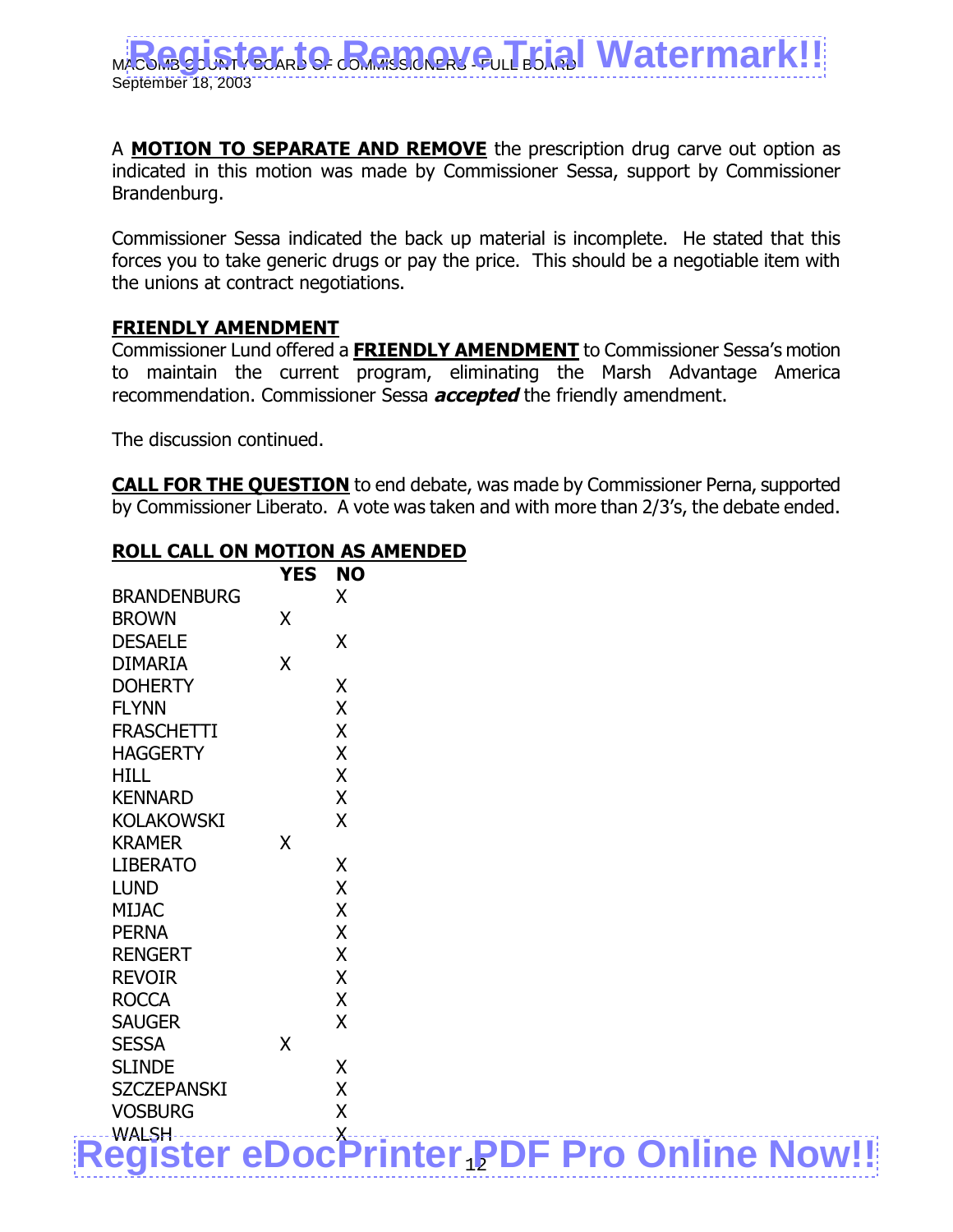

## **TOTAL 4 22**

#### **THE AMENDMENT TO THE MOTION FAILED.**

**CALL FOR THE QUESTION,** to end debate was made by Commissioner Doherty, supported by Commissioner Slinde. A vote was taken and with more than 2/3's, the debate ended.

**THE MOTION CARRIED**, with Commissioners Kramer, Sessa and Brandenburg voting **NO**.

#### **SEPARATED MOTION**

4. AUTHORIZE THAT BIDS BE OBTAINED FOR THE COUNTY'S OCCUPATIONAL HEALTH SERVICES.

Commissioner Brandenburg pleased this item is going out to bid.

#### **ROLL CALL VOTE ON MOTION #4**

|                    | <b>YES</b> | <b>NO</b> |  |                                                  |  |
|--------------------|------------|-----------|--|--------------------------------------------------|--|
| <b>BRANDENBURG</b> | X          |           |  |                                                  |  |
| <b>BROWN</b>       | X          |           |  |                                                  |  |
| <b>DESAELE</b>     | X          |           |  |                                                  |  |
| <b>DIMARIA</b>     | X          |           |  |                                                  |  |
| <b>DOHERTY</b>     | X          |           |  |                                                  |  |
| <b>FLYNN</b>       | X          |           |  |                                                  |  |
| <b>FRASCHETTI</b>  |            | X         |  |                                                  |  |
| <b>HAGGERTY</b>    | X          |           |  |                                                  |  |
| <b>HILL</b>        | X          |           |  |                                                  |  |
| <b>KENNARD</b>     | X          |           |  |                                                  |  |
| <b>KOLAKOWSKI</b>  | X          |           |  |                                                  |  |
| <b>KRAMER</b>      | X          |           |  |                                                  |  |
| <b>LIBERATO</b>    | X          |           |  |                                                  |  |
| <b>LUND</b>        | X          |           |  |                                                  |  |
| <b>MIJAC</b>       | X          |           |  |                                                  |  |
| <b>PERNA</b>       | X          |           |  |                                                  |  |
| <b>RENGERT</b>     | X          |           |  |                                                  |  |
| <b>REVOIR</b>      | X          |           |  |                                                  |  |
| <b>ROCCA</b>       | X          |           |  |                                                  |  |
| <b>SAUGER</b>      | X          |           |  |                                                  |  |
| <b>SESSA</b>       | absent     |           |  |                                                  |  |
| <b>SLINDE</b>      | X          |           |  |                                                  |  |
| <b>SZCZEPANSKI</b> | X          |           |  |                                                  |  |
| <b>VOSBURG</b>     | X          |           |  |                                                  |  |
| <b>WALSH</b>       | X          |           |  |                                                  |  |
| -WHITE             |            |           |  |                                                  |  |
|                    |            |           |  | <b>Register eDocPrinter PDF Pro Online Now!!</b> |  |
|                    |            |           |  |                                                  |  |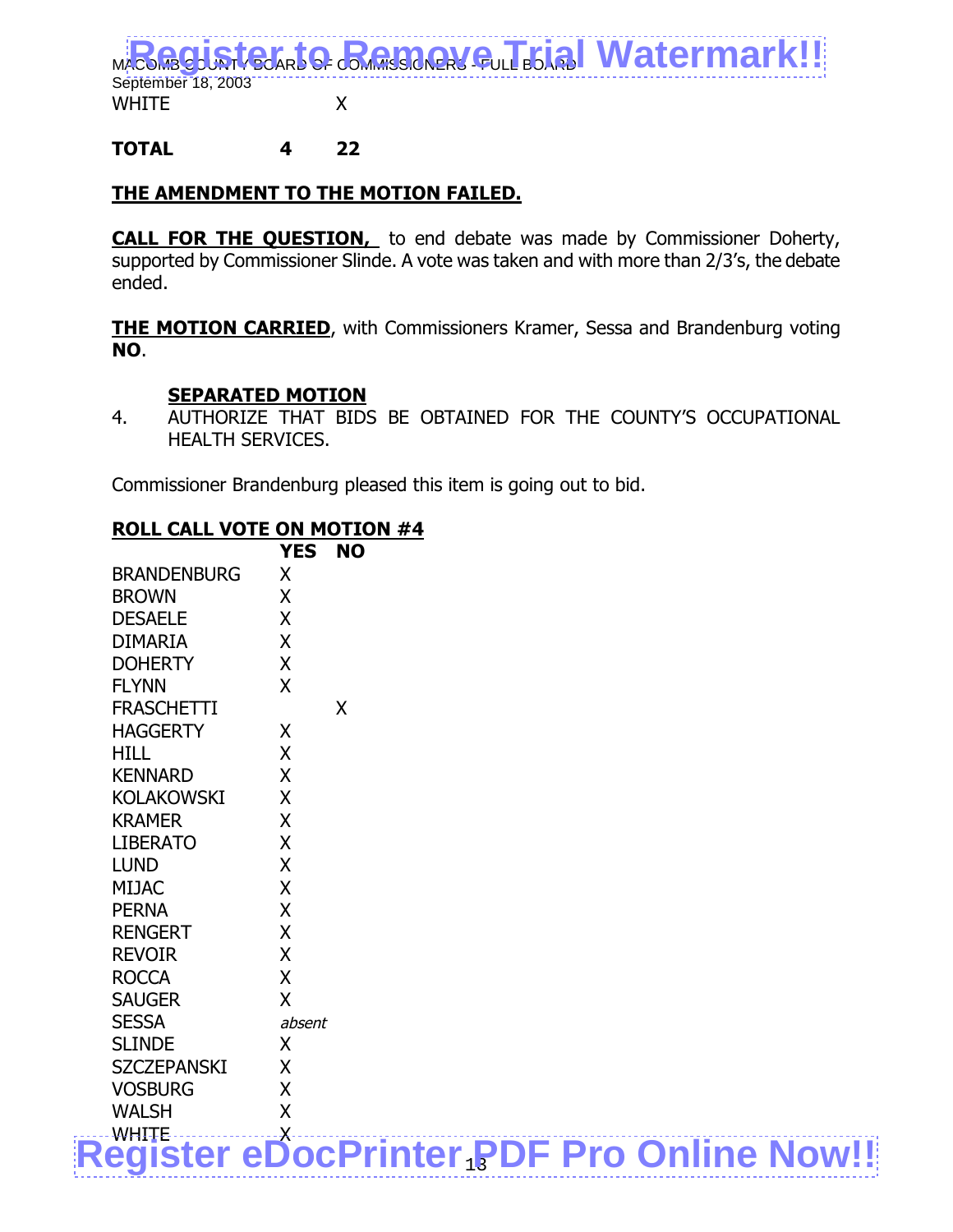

#### **TOTAL 24 1**

#### **THE MOTION PASSES.**

#### **RESOLUTIONS/TRIBUTES**

A **MOTION** was made by Commissioner Liberato, supported by Commissioner Revoir, to adopt the Resolutions and Tributes in their entirety.

- Res. No. 03- 102 Support of Metro Detroit's Promise (offered by Kennard; recommended by Community Services committee on 9/8/03) Res. No. 03-104 Commending Thad Balmas – Retirement from Sterling Heights Fire Department (offered by Mijac; include Kolakowski; recommended by
- Res. No. 03-103 Commending Bob Moore Retirement from Sterling Heights Fire Department (offered by Mijac; include Kolakowski; recommended by Personnel Committee on 9/15/03)

Personnel Committee on 9/15/03)

- Res. No. 03-105 Commending Pat Silver Retirement from Sterling Heights Fire Department (offered by Mijac; include Kolakowski; recommended by Personnel Committee on 9/15/03)
- Res. No. 03-106 Commending Mary Jane Amicarelli Retirement from Metro East Chamber of Commerce (offered by Kennard; recommended by Budget Committee on 9/16/03)
- Res. No. 03-108 Commending Dan Cackowski Eagle Scout (offered by Kolakowski; recommended by Budget Committee on 9/16/03)
- Res. No. 03-107 Commending Eric Stevenson Eagle Scout (offered by Kolakowski; recommended by Budget Committee on 9/16/03)
- Res. No. 03-98 Commemorating the  $40<sup>th</sup>$  Anniversary of the Community Mental Health System (offered by Board Chair Shite; recommended by Health Services Committee on 9/16/03)
- Res. No. 03-100 Commending Arthur Rowley Years of Community and Public Service (offered by Rengert; recommended by Finance Committee on 9/17/03)
- Res. No. 03-101 Commending Leroy Rix Years of community and Public Service (offered by Rengert; recommended by Finance Committee on 9/17/03)

of the Year (offered by Brown; include Kramer; recommended by **[Register eDocPrinter PDF Pro Online Now!!](http://www.iteksoft.com/modules.php?op=modload&name=Sections&file=index&req=viewarticle&artid=4)** Res. No. 03-99 Commending Rick Schapman – Selected as 2003 Cattle Businessman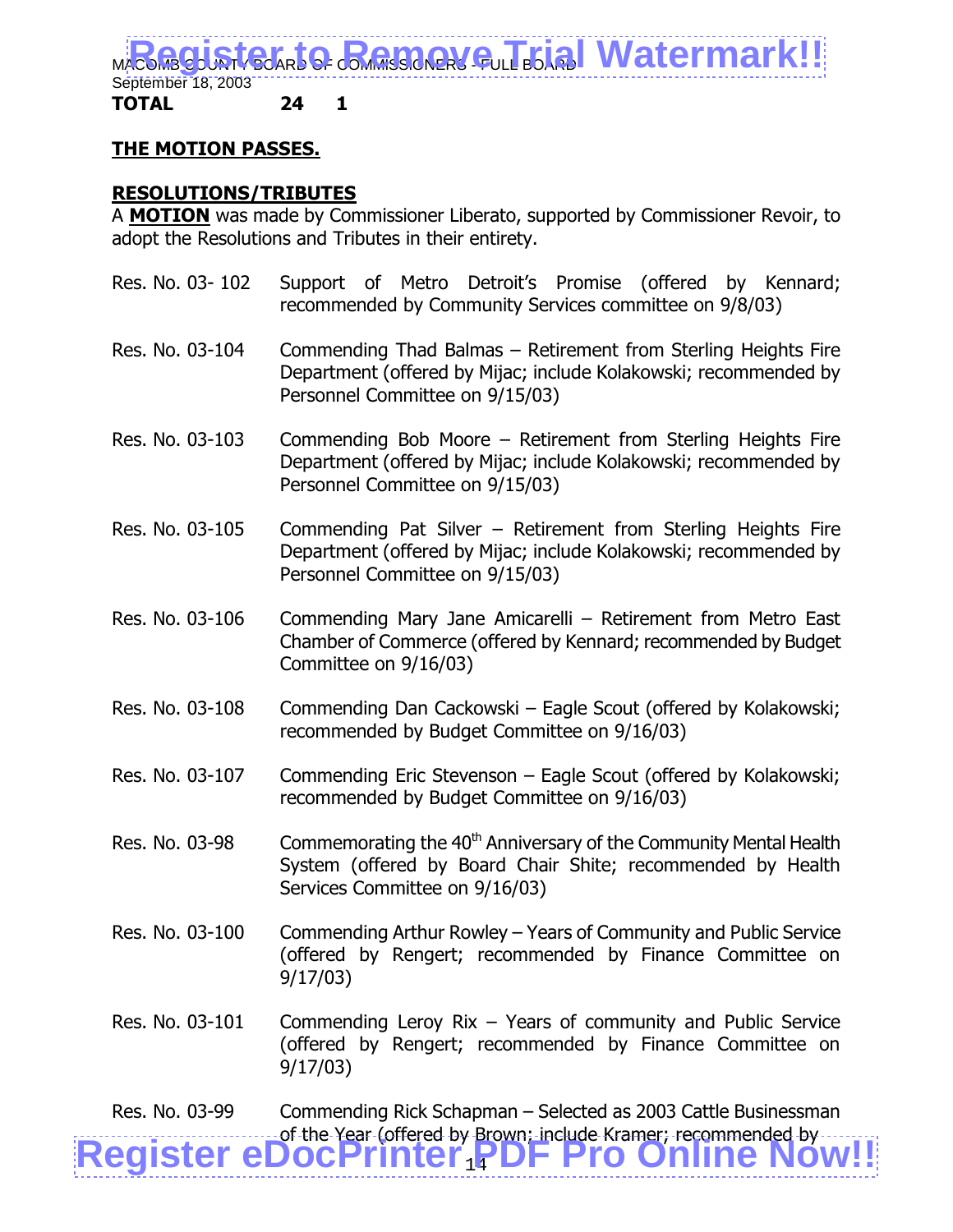

Finance Committee on 9/17/03)

#### **THE MOTION CARRIED**.

A **MOTION FOR RECONSIDERATION** to add a Resolution to the agenda in support of the President's position regarding marriage, was made by Commissioner Rengert, supported by Commissioner Brown.

#### **ROLL CALL VOTE ON RECONSIDERATION**

|                    | <b>YES</b> | NO                      |
|--------------------|------------|-------------------------|
| <b>BRANDENBURG</b> | X          |                         |
| <b>BROWN</b>       | X          |                         |
| <b>DESAELE</b>     | X          |                         |
| <b>DIMARIA</b>     |            | Χ                       |
| <b>DOHERTY</b>     |            | X                       |
| <b>FLYNN</b>       |            | X                       |
| <b>FRASCHETTI</b>  | χ          |                         |
| <b>HAGGERTY</b>    |            | Χ                       |
| HILL               |            | X                       |
| <b>KENNARD</b>     |            | $\overline{\mathsf{X}}$ |
| <b>KOLAKOWSKI</b>  | Χ          |                         |
| <b>KRAMER</b>      | Χ          |                         |
| <b>LIBERATO</b>    | X          |                         |
| <b>LUND</b>        | X          |                         |
| <b>MIJAC</b>       |            | Χ                       |
| <b>PERNA</b>       |            | X                       |
| <b>RENGERT</b>     | Χ          |                         |
| <b>REVOIR</b>      | X          |                         |
| <b>ROCCA</b>       | X          |                         |
| <b>SAUGER</b>      |            | χ                       |
| <b>SESSA</b>       | absent     |                         |
| <b>SLINDE</b>      | X          |                         |
| <b>SZCZEPANSKI</b> | X          |                         |
| <b>VOSBURG</b>     | X          |                         |
| <b>WALSH</b>       | X          |                         |
| <b>WHITE</b>       |            | Χ                       |
| <b>TOTAL</b>       | 15         | 10                      |

#### **THE MOTION FOR RECONSIDERATION PASSED.**

#### **ROLL CALL VOTE TO ADD THE RESOLUTION TO THE AGENDA**

|                    | YES NO |                                                  |  |  |
|--------------------|--------|--------------------------------------------------|--|--|
| <b>BRANDENBURG</b> |        |                                                  |  |  |
| BROWN              |        |                                                  |  |  |
|                    |        |                                                  |  |  |
|                    |        | <b>Register eDocPrinter PDF Pro Online Now!!</b> |  |  |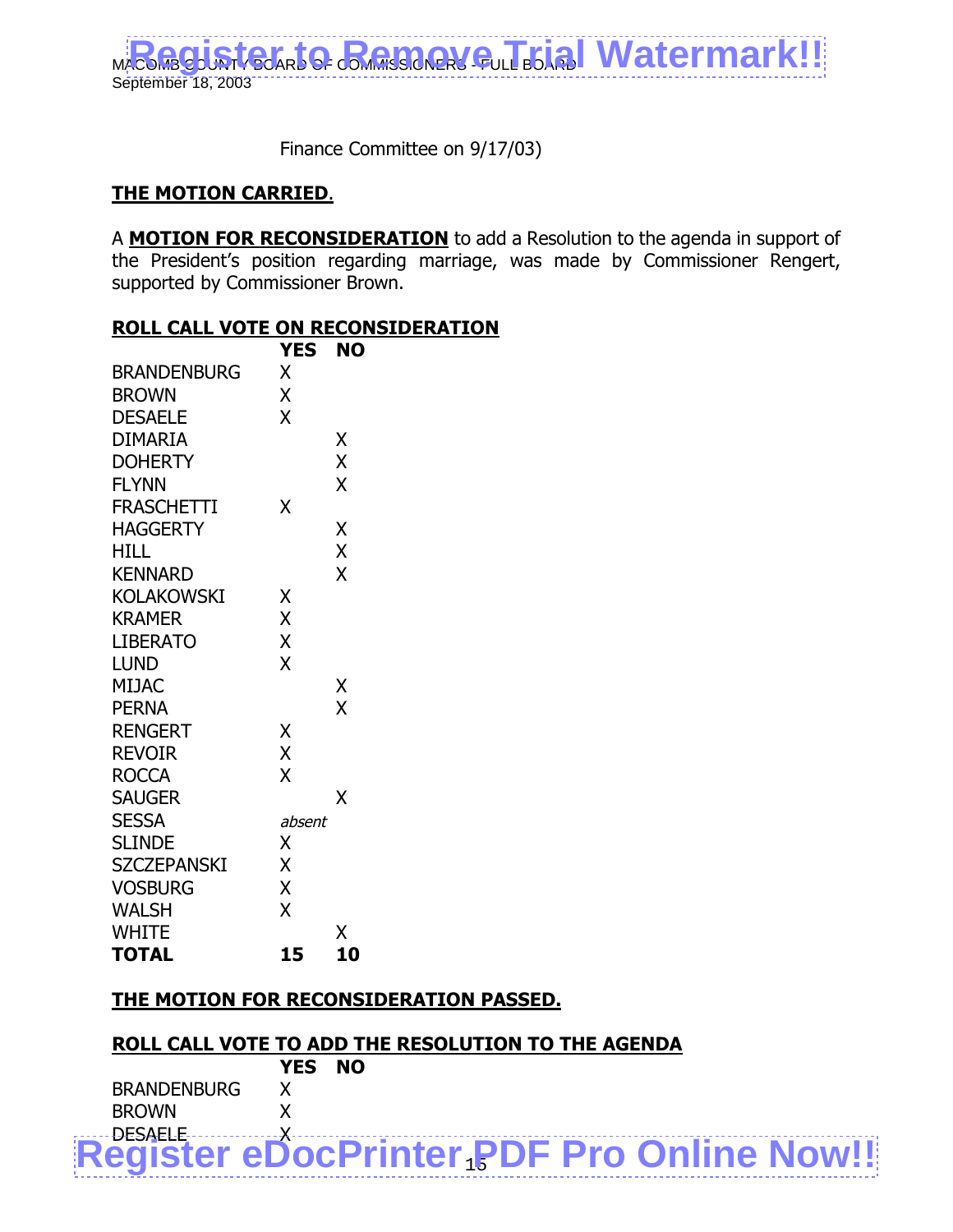|                                      | MARGGISTELATO BARBARY QUI ELISI Watermark!! |  |
|--------------------------------------|---------------------------------------------|--|
| September 18, 2003<br><b>DIMARIA</b> |                                             |  |
| ------                               |                                             |  |

| <b>DOHERTY</b>     |        | Χ  |
|--------------------|--------|----|
| <b>FLYNN</b>       |        | X  |
| <b>FRASCHETTI</b>  | X      |    |
| <b>HAGGERTY</b>    |        | Χ  |
| HILL               |        | X  |
| <b>KENNARD</b>     |        | X  |
| KOLAKOWSKI         | Χ      |    |
| KRAMER             | X      |    |
| LIBERATO           | X      |    |
| LUND               | X      |    |
| <b>MIJAC</b>       | X      |    |
| PERNA              |        | Χ  |
| <b>RENGERT</b>     | Χ      |    |
| <b>REVOIR</b>      | X      |    |
| ROCCA              | X      |    |
| <b>SAUGER</b>      |        | Χ  |
| SESSA              | absent |    |
| SLINDE             |        | Χ  |
| <b>SZCZEPANSKI</b> | Χ      |    |
| Vosburg            | X      |    |
| Walsh              | X      |    |
| White              |        | Χ  |
| TOTAL              | 15     | 10 |
|                    |        |    |

## **THE MOTION TO ADD RESOLUTION TO THE AGENDA FAILED.**

## **TRAVEL REQUESTS FROM LIBRARY**

A **MOTION** WAS MADE BY COMMISSIONER FRASCHETTI, SUPPORTED BY COMMISSIONER PERNA, TO APPROVE THE TRAVEL REQUEST FROM THE LIBRARY, AND THE **MOTION CARRIED**.

#### **ITEM WAIVED TO FULL BOARD BY OPERATIONAL SERVICES COMMITTEE CHAIRMAN:**

A **MOTION** WAS MADE BY COMMISSIONER LIBERATO, SUPPORTED BY COMMISSIONER FRASCHETTI, TO APPROVE THE CONFIRMATION OF AGREEMENT FOR PLANTE & MORAN TO PROVIDE AUDIT SERVICES FOR THE ROAD COMMISSION OF MACOMB COUNTY FOR FISCAL YEAR ENDING SEPTEMBER 30, 2003, AND THE **MOTION CARRIED,** with Commissioner DeSaele voting **NO**.

#### **2004 MEETING SCHEDULE**

A **MOTION** WAS MADE BY COMMISSIONER LIBERATO, SUPPORTED BY COMMISSIONER SLINDE, TO APPROVE THE 2004 MEETING SCHDULES.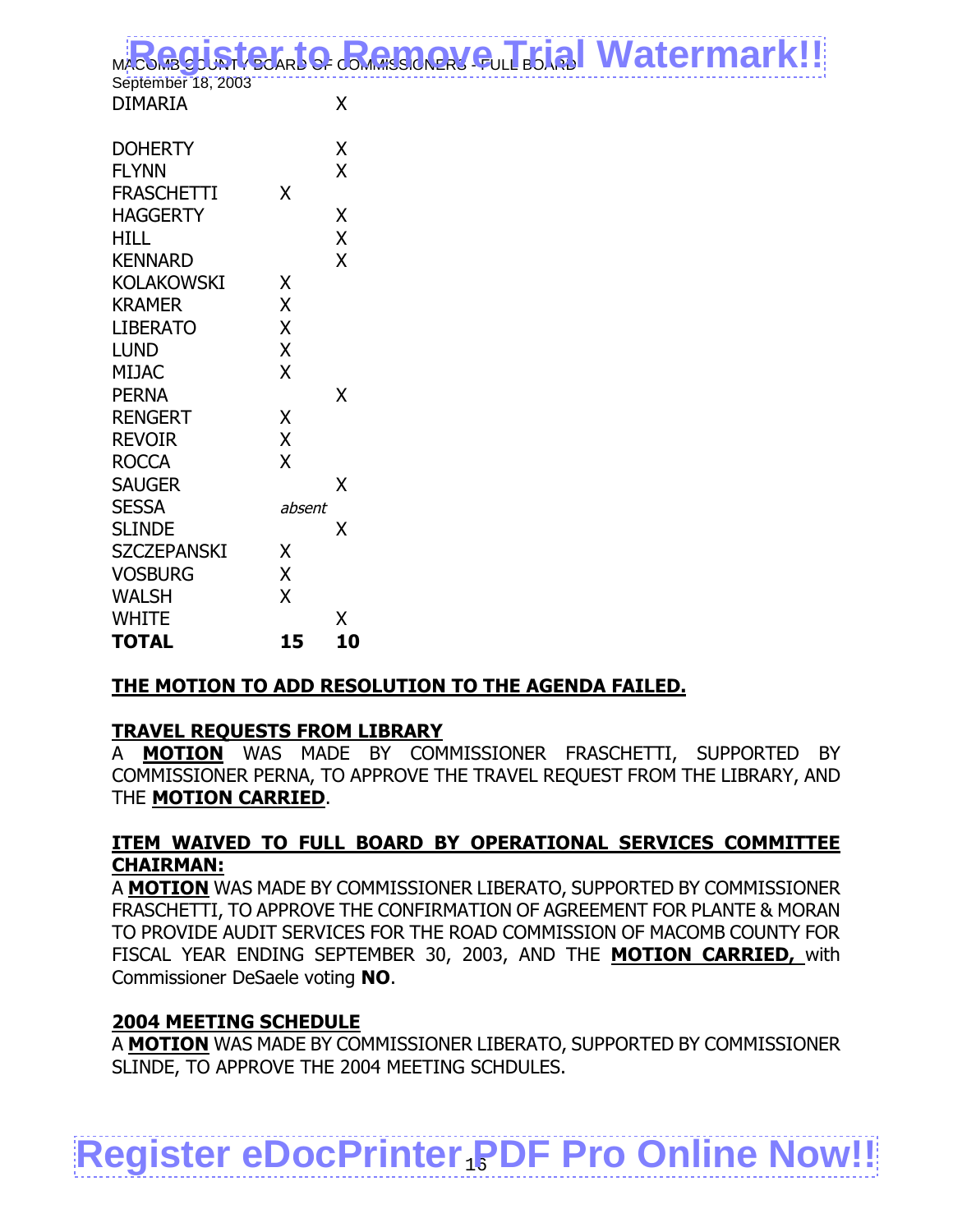**Without objection**, the following addition and change was made:

## **ADDITION**

Organizational Meeting is set for January 5, 2004 prior to the Community Services Committee meeting.

## **CHANGE**

Justice and Public Safety Committee will meet at 9:00 a.m. on the dates scheduled and Legislative and Administrative Services Committee will meet immediately following.

## **THE MOTION CARRIED.**

## **REQUEST TO PURCHASE PRIOR SERVICE TIME (4)**

A **MOTION** WAS MADE BY COMMISSIONER LIBERATO, SUPPORTED BY COMMISSIONER DESAELE, TO APPROVE THE REQUEST FOR PURCHASE OF PRIOR SERVICE TIME FOR MARK LOGSDON, SAMANTHA JOHNSON, KIMBERLY MITSEFF AND ERIC KAISER, AND THE **MOTION CARRIED.**

## **APPOINTMENTS**

## a) **BOARD OF COUNTY CANVASSARS**

A **MOTION** WAS MADE BY COMMISSIONER BROWN TO APPOINT UNANIMOUSLY WILLIAM FROBERG, REPUBLICAN AND PATRICIA ANN BILL, DEMOCRAT, TO THE MACOMB COUNTY CANVASSING BOARD TERMS ENDING NOVEMBER 1, 2007, AND THE **MOTION CARRIED.**

## b) **BROWNFIELD REDEVELOPMENT AUTHORITY BOARD**

A **MOTION** WAS MADE BY COMMISSIONER DOHERTY, SUPPORTED BY COMMISSIONER DESAELE, TO APPOINT THE FOLLOWING TO THE MACOMB COUNTY BROWNFIELD REDEVELOPMENT AUTHORITY BOARD:

Cynthia Manciero Unexpired term ending September 30, 2005 Dan P. Langley Three Year term ending September 30, 2006 Dean A. Olgiati Three Year term ending September 30, 2006 David Scurto Three Year term ending September 30, 2006

## **THE MOTION CARRIED.**

## c) **LOCAL EMERGENCY PLANNING COMMITTEE**

A **MOTION** WAS MADE BY COMMISSIONER BRANDENBURG, SUPPORTED BY COMMISSIONER DOHERTY TO APPOINT THE FOLLOWING TO THE MACOMB COUNTY LOCAL EMERGENCY PLANNING COMMITTEE: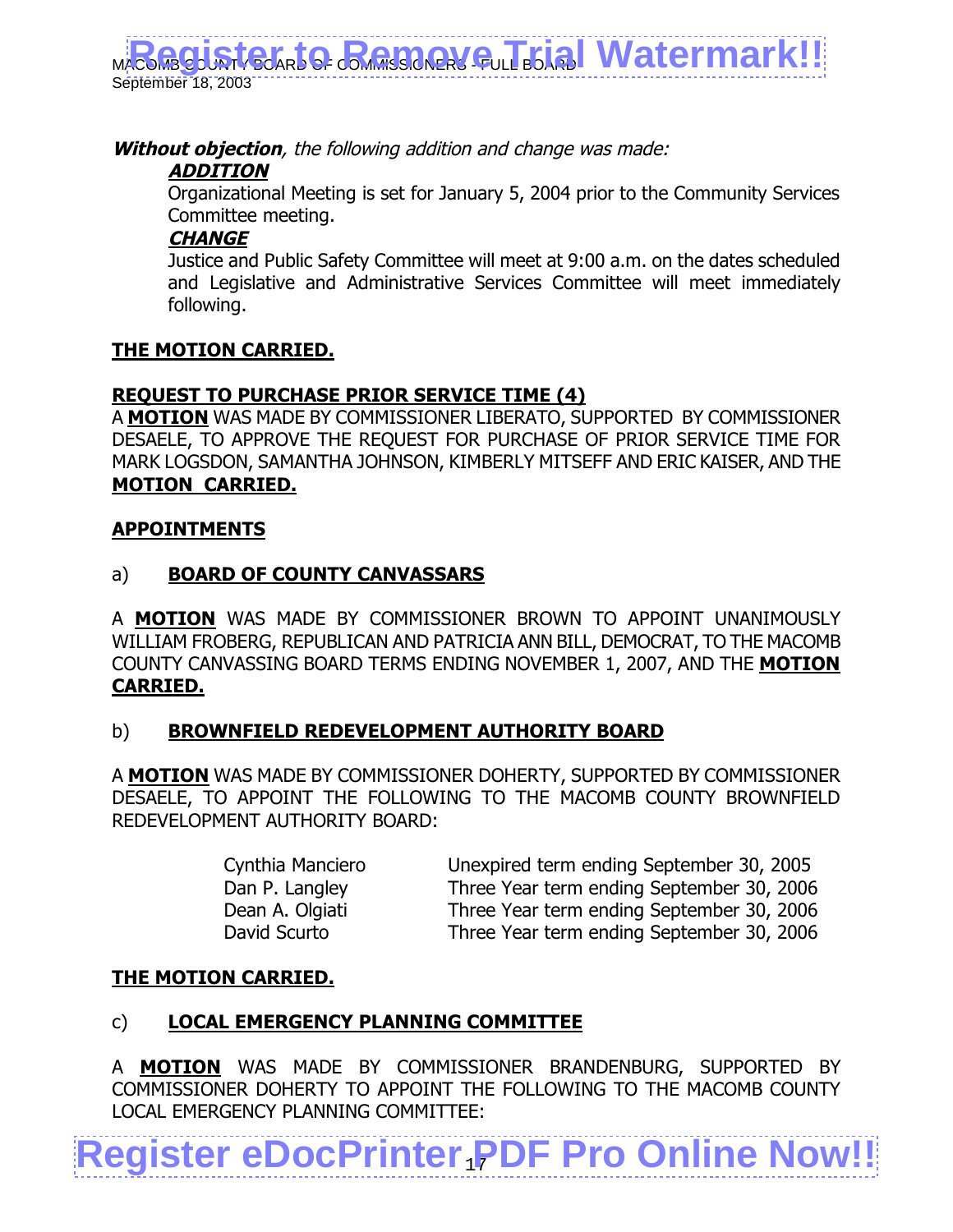

**Name: Category:** Ralph Maltese **Hospital** Dennis Witulski **Fire** Bruce Anderson Hospital Frank LaLone **Hospital** Thomas P. Raupp Industry

## **THE MOTION CARRIED.**

#### **NEW BUSINESS**

Commissioner Hill pointed out that Ted Cwiek, Human Resource Director, never gave the Ministerial Alliance or the NAACP a copy of his response to the issues of concern.

Chair White took full responsibility and indicated she should have given copies to the Ministerial Alliance and NAACP. Copies will be furnished to them at the end of the meeting.

Commissioner Walsh stated for the record Mr. Cwiek does not respond to anyone other than the Board of Commissioners.

Commissioner Kramer concerned with water contamination in the county by flushing expired prescription drugs. Would like a meeting with the necessary groups to look into this issue.

Commissioner Revoir thanked everyone who participated and supported the golf outing on Saturday, September 13, 2003 for the Macomb County Jail Ministry.

Commissioner DiMaria would like to see the minutes of the meetings emailed to all commissioners and would like to be able to access his county email from home.

Commissioner Liberato gave recognition and commended Ron Gettelfinger, President of the U.A.W. for a job well done settling the contracts.

Commissioner Doherty offered to Chair an Ad Hoc Committee regarding technology in reducing the mailing expense if one is established.

Chair White acknowledged the Ministerial Alliance and expressed her wish to work together on resolving their concerns.

Commissioner Fraschetti encourages and suggests Justice and Public Safety Committee do a study into the increase in crime in the south end of the county.

Commissioner Hill does not encourage this board to indicate perceived crime in Macomb County is coming from citizens from Detroit.

**Examples Brown and DiMaria request from Ted Cwiek a list of employees at the Road .....**<br>Register eDocPrinter <sub>18</sub> DF Pro Online Now!!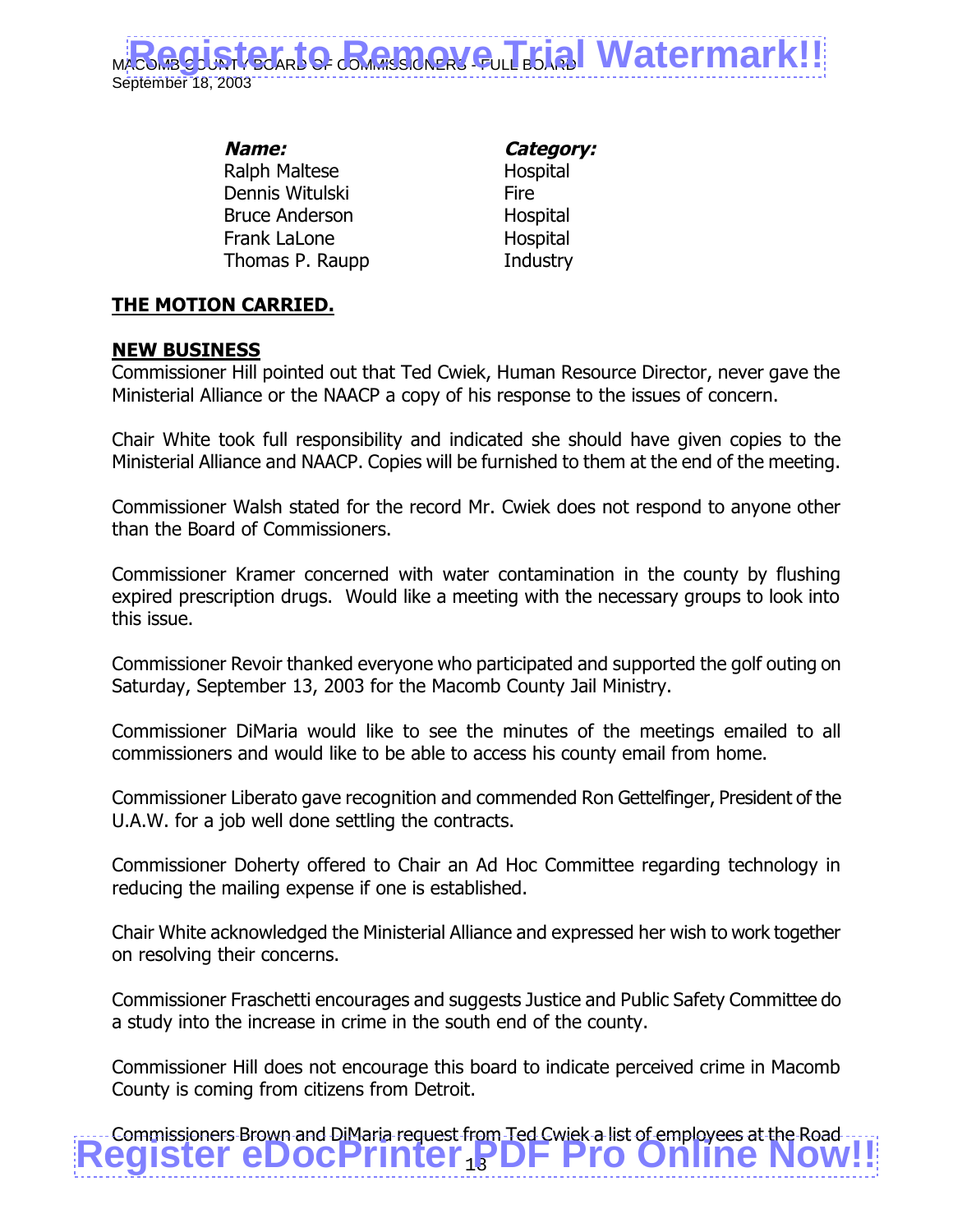September 18, 2003 Commission and the county employees past and present.

## **PUBLIC PARTICIPATION**

#### **Karen Upshaw, County Employee**

Would like to know why she has not been paid for the blackout and other employees have. Also indicated she interviewed for the mail service clerk on August 25, 2003 and to date has not heard whether she got the job or not.

#### **Rotana Hughley-Johnson, 66 ½ Hubbard, Mt. Clemens**

Indicated she applied for seven-child care attendant positions and have not received a response.

#### **Gregory Murray, Spokesman for the Ministerial Alliance, 62 Rathbone, Mt. Clemens**

Indicated the board could do a lot of things to act in good faith regarding several of the issues that are of concern.

#### **Pastor D.L. Bradley, 22625 Quinn Road, Clinton Township Faye Martin, 11435 Summerset, Detroit Pastor John Mack, Greater New Hope Baptist Church, New Haven Ruthie Stevenson, President, NAACP**

Reiterated the problems with Macomb County's Human Resource Director and the hiring practices.

#### **ROLL CALL ATTENDANCE**

| Ralph A. Liberato     | District 1                          |  |
|-----------------------|-------------------------------------|--|
| Marvin Sauger         | District 2                          |  |
| Phillip A. DiMaria    | District 3                          |  |
| Mike Walsh            | District 4                          |  |
| Susan L. Doherty      | District 5                          |  |
| Joan Flynn            | District 6                          |  |
| Sue Rocca             | District 7                          |  |
| Diana J. Kolakowski   | District 8                          |  |
| Robert Mijac          | District 9                          |  |
| <b>Philis DeSaele</b> | District 10                         |  |
| Ed Szczepanski        | District 11                         |  |
| Peter J. Lund         | District 12                         |  |
| Don Brown             | District 13                         |  |
| Kurt S. Kramer        | District 14                         |  |
| Keith Rengert         | District 15                         |  |
| William J. Revoir     | District 16                         |  |
| Bobby L. Hill         | District 17                         |  |
| James M. Perna        | District 19                         |  |
| Nancy M. White        | District 20                         |  |
| Leonard Haggerty      | District 21                         |  |
| Elizabeth-Slinde-     | District 22.                        |  |
| eDoc                  | <b>Printer FDF Pro Online Now!!</b> |  |
|                       |                                     |  |